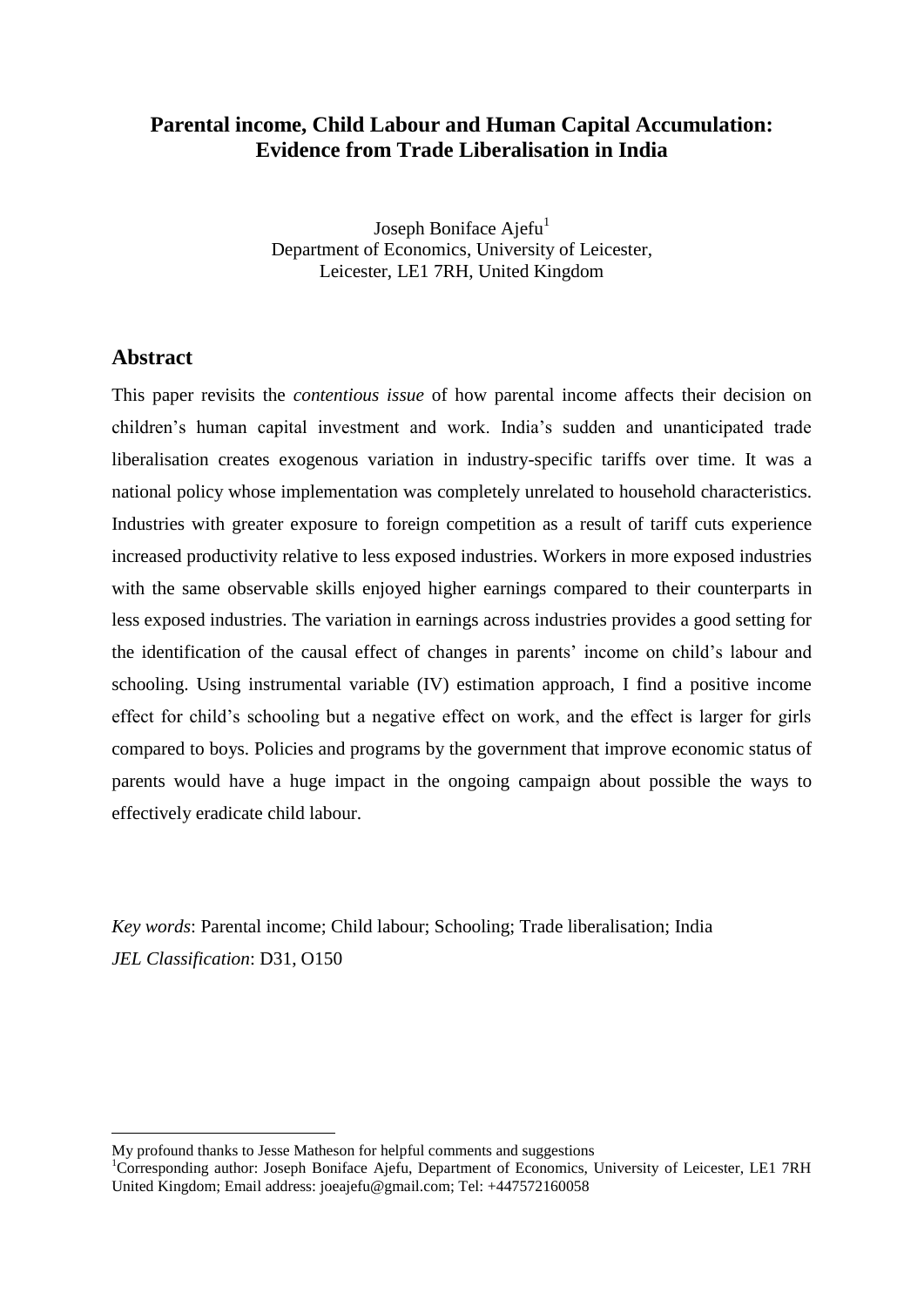#### **1 Introduction**

**.** 

*"[u]nfortunately, we remain fairly ignorant about the causal processes underlying the intergenerational transmission of earnings…does parental income matter so much as it does because high-income parents are able to invest more in their children's human capital, or because the genetic or cultural traits that contributed to the parents high earnings are passed on to the children?"- Solon (1999).*

This essay revisits the topical issue of the relationship between parental income, children's schooling and work. Public Report on Basic Education in India (The Probe Team 1999) found that schooling costs are prohibitively expensive and the most often cited reason a child was never enrolled in school, and one of the two most cited reasons children were withdrawn from school<sup>2</sup>.

With the poorly developed credit and risk markets in developing countries, most of children n's education investment comes from the parents or family members (Banerjee, 2004). This has huge implication for child labour and schooling, and they also have farreaching acceptance in both theoretical literature and policy-oriented work on the subject matter (Basu and Van, 1998; Baland and Robinson, 2000; Rogers and Swinnerton, 2003; Ranjan,  $2001$ <sup>3</sup>.

The challenge of parents' inability to adequately meet children's education investments necessitated governments' action around the world to making unwavering effort through various policies and programs. These actions are accompanied by provision of incentives such as school meals, cash transfer to parents, provision of school uniforms and tuition fees, inter alia, to ameliorate the burden of educational expenditure from parents.

In spite of the laudable efforts on the part of governments to curb child labour and promote children's school attendance through various measures, International Labour Organization (2013) estimates the number of child labourers worldwide to be 168 million, with the largest number being in the Asia and the Pacific region. The outrageous number is due to the *reluctance and/or unwillingness* of parents to send their children to school, and out of labour market participation. Some of the reasons for such reluctance are: opportunity costs in the use of child's time (poverty stricken families' use their as children as insurance to

<sup>&</sup>lt;sup>2</sup> Rammohan (2000) shows that increase in schooling costs and child wage rate lead to substitution away from children's schooling towards child labour

<sup>3</sup> House-hold level evidence quite often failed to establish an inverse relationship between child labour and parental income (see Edmonds, 2002; Dar et al. 2000 for survey of the existing literature).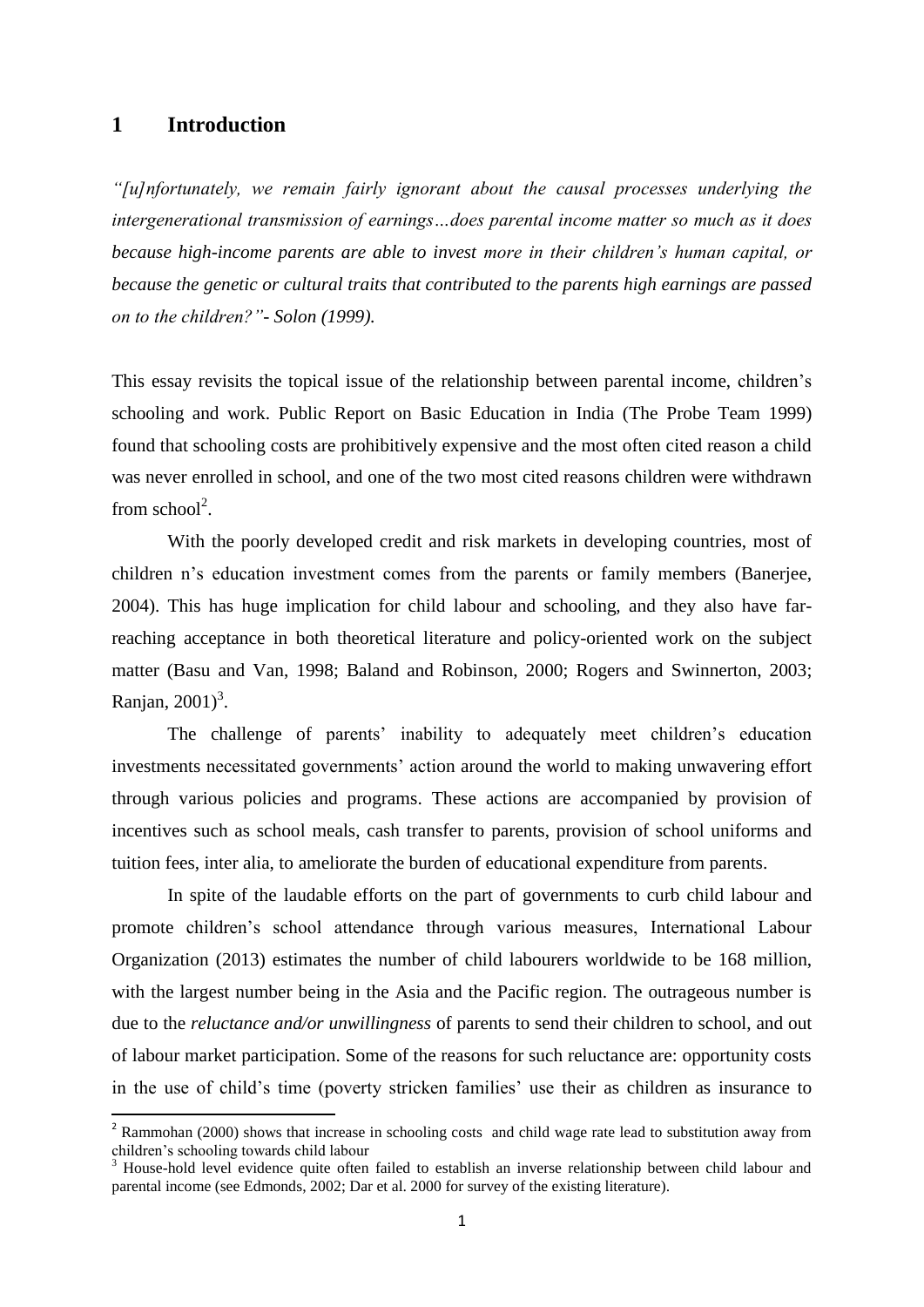generate income), parental attitude and expected returns to education have been found to have critical influence in parents' decision of child labour and schooling (see Das and Deb, 2006; Mukherjee and Sinha, 2009). This is often explained as: if child's labour is not a bad in parental preferences because of cultural norms or parental attitudes, then improvements in income may have no effect on the economic activities of children (e.g. Ennew 1992, Ray 2000, or Deb and Rosati, 2002).

Child labour could persist in the presence of high parental income if the degree of altruism of the parent is sufficiently low (Rogers and Swinnerton, 2004). Therefore, decision to send a child to school does not only depend on those incentives by the government and the parental level of income but on factors such as: the expected returns on the alternative uses of a child's time, nature of the capital market and credit constraints (Basu and Van, 1998; Baland and Robinson, 2000; Edmonds, 2004; Loury, 1981).

There is a wide held consensus amongst researchers, and previous studies have established that income is positively correlated across generation; income is presumably correlated with unobserved abilities transmitted across generations (Shea, 2000). There is also extensive literature on intergenerational transmission with regard to both income and education (Solon, 1999; Behrman and Rosenzweig, 2002; Plug, 2003; Black et al. 2005). Unobserved factor such as parental abilities that are correlated with economic status could potentially bias simple OLS regression estimates. There may be differences in parents' abilities (which comes from heterogeneity in skills, tastes and preferences) to generate income that are passed onto their children and generate the observed correlation between parental income, child labour and schooling (Løken, 2010). The selection process comes from hereditary factors, cultural factors, or from other family background linked to parental education levels. One other challenge is that parental earnings or income could be measured noisily; if this is the case, OLS estimates are likely to suffer from attenuation bias.

This paper contributes to the spate of existing studies on the estimation of causal effect of parental income on child labour and human capital accumulation, through the use of trade policy shock as an instrument for parental income. This paper focuses on industrial variation in the intensity of the exposure to trade reforms, which generates exogenous variation in the earning of parents due to their industrial affiliation, and consequently leads to wage premium. To the best of my knowledge, no specific studies have been carried-out to estimate the causal impact of India's trade reforms on child labour and schooling, through the exogenous changes in parental income as a result of the policy.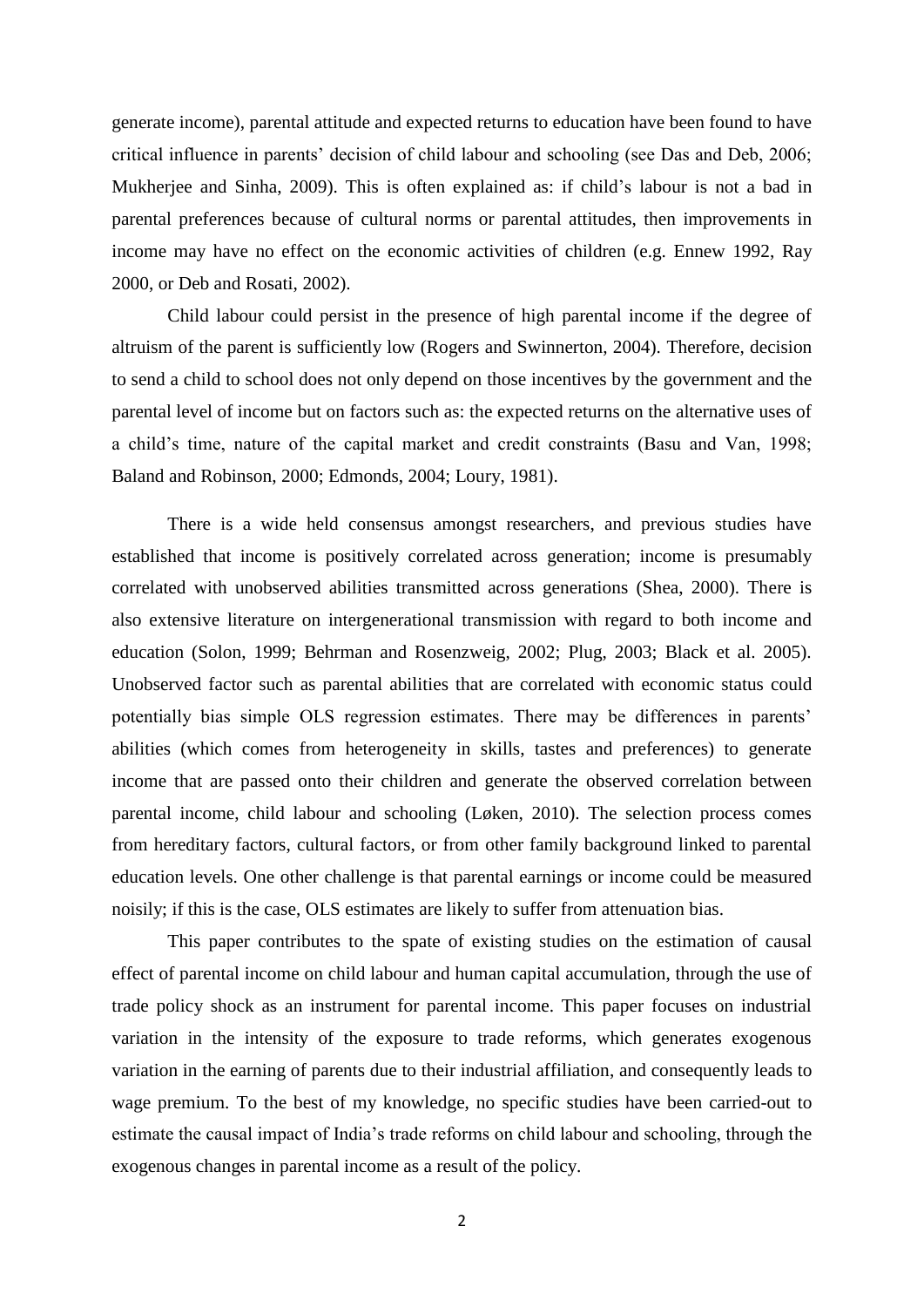This paper provides answers to the following questions: First, to what extent the decision of parents on child labour and human capital is due to variations in parental income? Second, does the decision of parents vary by age and gender of the children? Using NSSO Employment-Unemployment survey data from India, I estimate the causal effect of parental income on child's labour and human capital, using instrumental variable estimation strategy to address the endogeneity of parental income. I use India's trade liberalization of 1991, as instrument for parental income, because increases in parental income after the policy were unrelated to parents' abilities.

In the absence of a proxy for ability, I adopt instrumental variable approach to estimate the causal link of the phenomenon under investigation. Some industries experienced significant increase in wages, which was unrelated to parental abilities or other factors potentially affecting child labour and human capital accumulation. It was an exogenous and unanticipated reduction in tariff across industries, in which, industries with larger tariff reductions experienced increase in wages of its workers. The increase in wages comes by virtue of industrial affiliation of the parents (Kumar and Mishra, 2008).

During the period of trade liberalisation, tariffs were reduced sharply over time and the resultant reduction varied across industries. The sudden and unanticipated exposure of industries to foreign competition creates exogenous variation in productivity and earnings of workers across industries. Tariff levels during liberalisation were determined solely at the national level and it is related only to previous level of industry tariffs; no economic and political forces were found to influence the outcomes. Using instrumental variable (IV) estimation approach, I find a positive income effect for child's schooling but a negative effect on work, and the effect is larger for girls compared to boys. However, the OLS estimates are biased downwards relative to the IV results.

This study is important, in the sense; it has been argued that even though children acquire useful skills from working (see Dumas, 2012), the implications are quite enormous. Child labour's effect on the future is not limited to lack human capital but deficiency of social and cognitive skills (Ennew, 1982), it depress wages for adult and create poverty (Basu and van, 1998), it may conflict with school attendance, leading to poor school performance and attainment (Boozer and Suri, 2001; Heady, 2003; Jensen and Nielsen, 1997; Psacharopoulos, 1997; Patrinos and Psacharopoulos, 1997; Beegle et al. 2004), it may impair child development through reduced play and leisure (Fasa, 2003). These consequences have the capacity to perpetuate intergenerational poverty trap (Emerson and Souza, 2002).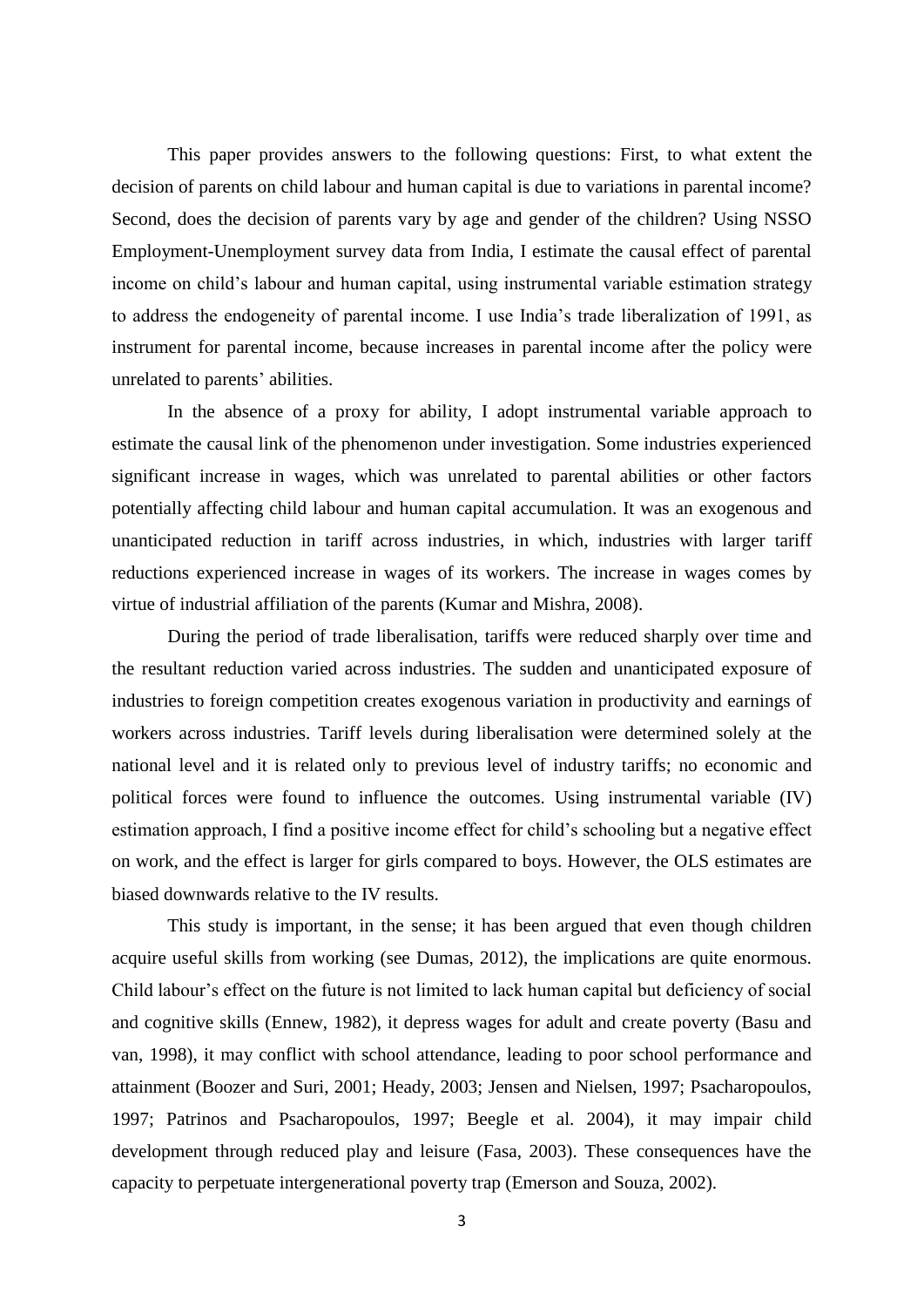The remainder of the chapter is outlined as follows: Sections 2.1 to 2.2 consider both empirical and theoretical literature; section 3 discusses the data source; section 4 discusses India's trade liberalisation and the suitability of industry tariffs as instrument for parental income; section 5 presents identification strategy; section 6 present results and discussions, and lastly, section 7 concludes and make policy recommendations.

#### **2 Literature Review**

#### **2.1 Theoretical Review**

Within the parental income and child labour literature, several theoretical models/discussions have been considered. Being that this paper is an empirical study, the focus of this section is to summarise the various mechanisms at work in the relationship between parental income and child labour/human capital accumulation in a robust manner.

Shultz (1960) model of standard human capital investment shows that families send their children to work if the return is greater than the alternative uses of child's time, such as schooling. In similar vein, Ben-Porath (1967) educational investments (and then child labour supply) are determined by weighing the present discounted value of schooling against its opportunity cost. Child labour may be the optimal response to a trade-off between returns to and costs of education (Becker, 1991). The link between cost of education and child labour is quite immediate since in most developing countries, and at least at low levels of education, the cost of schooling mainly constitutes the opportunity costs.

Varying abilities and background of parents across generations matter for income status and consequently, parents' decisions on labour and investment on children across households depend on it (Loury, 1981, Emerson and Souza,  $2003)^4$ . Regardless of the degree of parental altruism, child-labour can arise when bequest is zero and capital market is imperfect (Baland and Robinson, 2000). Similarly, Ranjan (1999) in a simple two-period model argues that despite parental altruism, the absence of market for loans against the future earnings of children gave rise to inefficient child labour.

Children's leisure (non-work) is a luxury good in the household's consumption, in which poor households cannot afford to consume it, but does consume it only if income rises (Basu and Van, 1998). However, in the presence of labour market imperfection, household wealth (e.g. land) exhibits an in inverted-U relationship between land holding and child

<sup>&</sup>lt;sup>4</sup><br><sup>4</sup> Intergenerational correlations have been found to be lower for daughters than sons (Bowles and Gintis, 2002).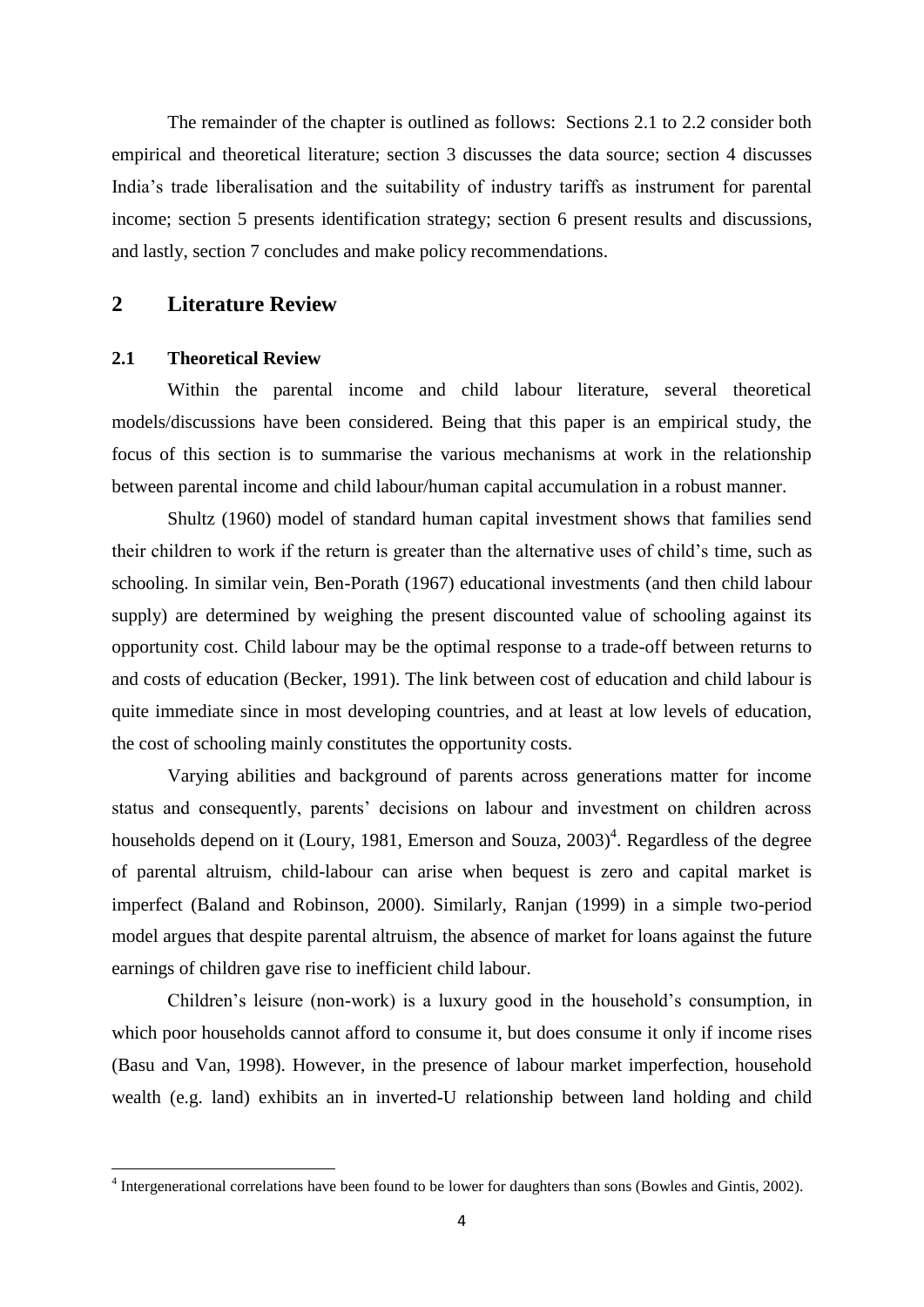labour; as a household's land ownership rises, child labour first rises and then decline, in the manner of an inverted-U (Basu et al. 2010; Bhalotra and Heady, 2003; Dumas, 2007).

A productive economy will exhibit multiple equilibria with children working in at least one. A family sends its children to work only if its income from sources other than child labour is very low, and child labour is a close substitute for adult labour; these are known as luxury and substitution axioms respectively (Basu and Van  $1998$ )<sup>5</sup>. This work has been further explored by Swinnerton and Rogers (1999) to get the distributive axiom; they introduced heterogeneity in the ownership of non-labour income and show that if the distribution of non-labour income is done with sufficient equality and not left in the hands of the few, in that case, a market equilibrium with child labour would not exist- distributive axiom. Ranjan (2001) shows that not just inequality in distribution but inequality in the distribution of income in the presence of credit constraints gives rise incidence of child labour.

Baland and Robinson (2000) model that child labour would be inefficient in the presence of capital market constraints. This occurs when parental savings, parental bequests to children, and children's transfer to their parents are restricted to non-negative.

When parents and children care about each other's utility (two-sided altruism), increase in parental income<sup>6</sup> need not *always* lead to decrease in child labour and increase in schooling. A parent with low altruism can achieve a higher utility by sending the child to work for a longer time and saving some the household's aggregate income for the future even with increase in their incomes, in the anticipation of low transfers from their adult children in the future (Roger and Swinnerton, 2003; 2004)<sup>7</sup>.

In light of the above theory models, one vital channel through which trade liberalisation affect child labour and human capital accumulation is through relative price movements, which results from reduction in tariff and non-tariff barriers. This changes in the relative price of products which affect parents' income will affect child labour/schooling through substitution and income effects (Maskus, 1997; Ranjan, 2001; Edmonds and Pavcnik, 2005).

 $\overline{a}$ 

 $5$  An unproductive economy generates a unique equilibrium in which children work, while a sufficiently productive economy will not have child labour.

 $6$  Parental preferences are not identical: Fathers are less altruistic than mothers and the degree of altruism towards sons and daughters differ (Bhalotra, 2001). Also, Bhalotra and Heady (2003) find that the daughters of land-rich households are more likely to work than the daughters of land-poor households in both Ghana and Pakistan. This phenomenon is referred to as 'wealth-paradox'.

 $<sup>7</sup>$  The relationship between child labour and parental income may be neither continuous nor monotonically</sup> decreasing. If parents are at all altruistic towards their children, then amount of human capital accumulation will be zero even if parental income is sufficiently high.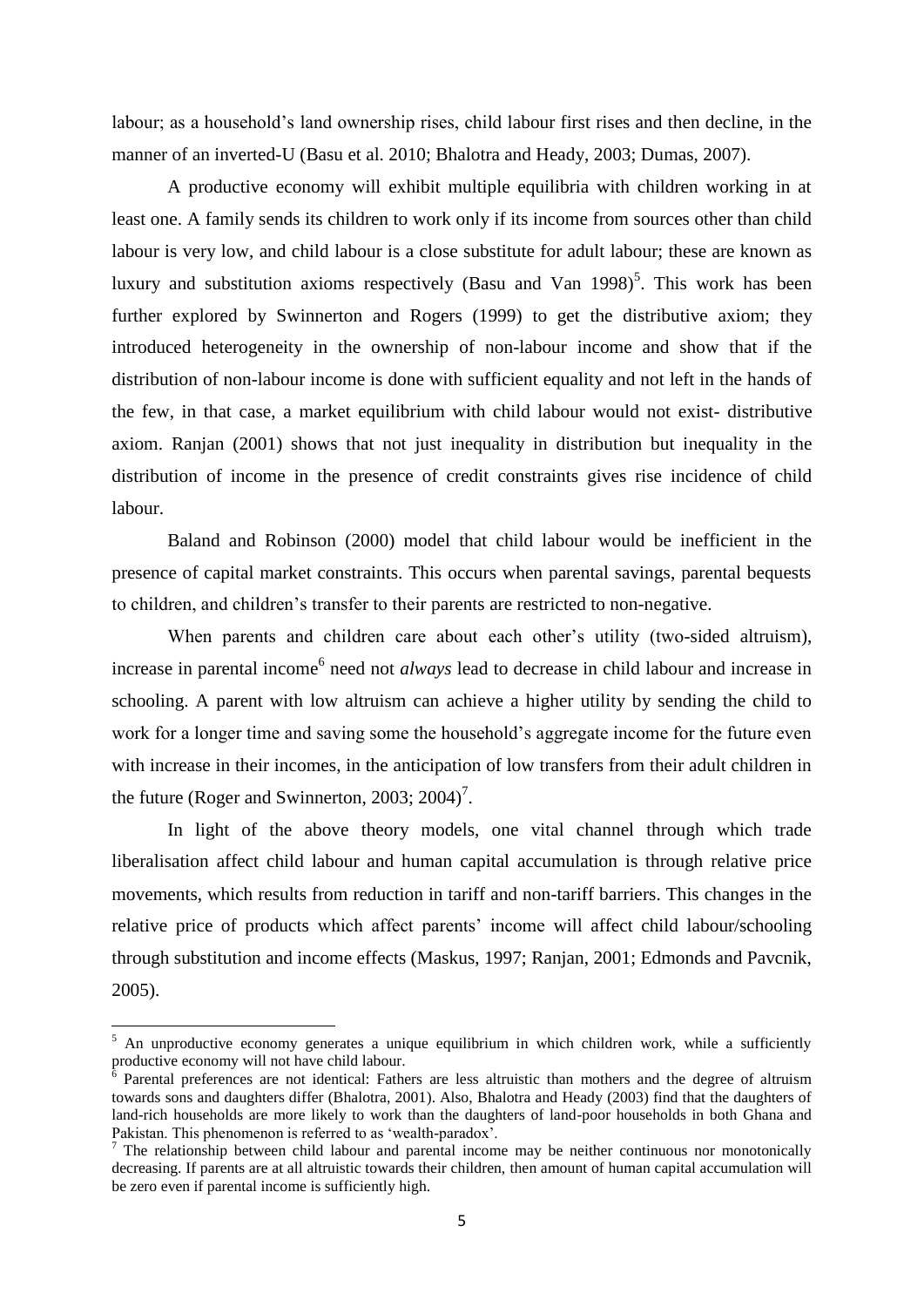Looking at gender bias in parental investment in children's education, we have the following strands of theoretical discussion. First, unitary model (Becker and Tomes, 1976) assumes that altruistic parents choose the amount and standard of their children education. Other determinants of bias in education come from expected returns to education, parental preferences, and cost of schooling between boys and girls<sup>8</sup>. Second, another approach used the Nash bargaining model in which household decisions are considered as a result of a bargaining process among family members who differ in their order of preference and decision power (Manser and Brown, 1980; McElroy and Horney, 1981). In a related paper, Pasqua (2005) uses two-period household Nash-bargaining model to show that traditional values interact with market factors (costs and returns to education) in poor countries to shape parents' decision to invest in their children education.

The Alderman and King (1998) provide explanation for disparity in investment in education between children of different gender using a model of parental investment in children. Differences could be arise from variation in the opportunity cost of the child's labour, differences in the probability of transfers from children to parents, and in the degree of altruism.

#### **2.2 Empirical Review**

**.** 

The empirical literature review covers three strands of studies. The first category consider's the correlation between household income<sup>9</sup>, child labour and schooling (inter alia see Ray,  $2000^{10}$ ; Behrman and Knowles, 1999; Solon, 1992; Zimmerman, 1992; Corcoran et al, 1992; Hill and Duncan, 1987). Most of these studies find positive association between family incomes, children's schooling. Household's wealth e.g. land has been found to have negative effect on children's schooling but positive effect on children working (see Bhalotra and Heady, 2003; Basu et al. 2010). However, endogeneity of income still remain an issue of contention in most of these studies; high earning parents presumably have high ability on average than low-earning parents.

<sup>&</sup>lt;sup>8</sup> Behrman et al. (1982) use unitary model to show that only on efficiency grounds do parents invest more on high-returns children.

<sup>&</sup>lt;sup>9</sup> Until very recently, empirical studies linking parental income and children's outcomes have focussed very little to eliminate biases caused by the omission of unobserved characteristics and other measurement error problems (see Mayer, 1997).

<sup>&</sup>lt;sup>10</sup> The hypothesised relationships between child labour and household poverty, and between child schooling and household poverty are both strongly confirmed by the Pakistan data on these variables of child behaviour, but not on the Peruvian data.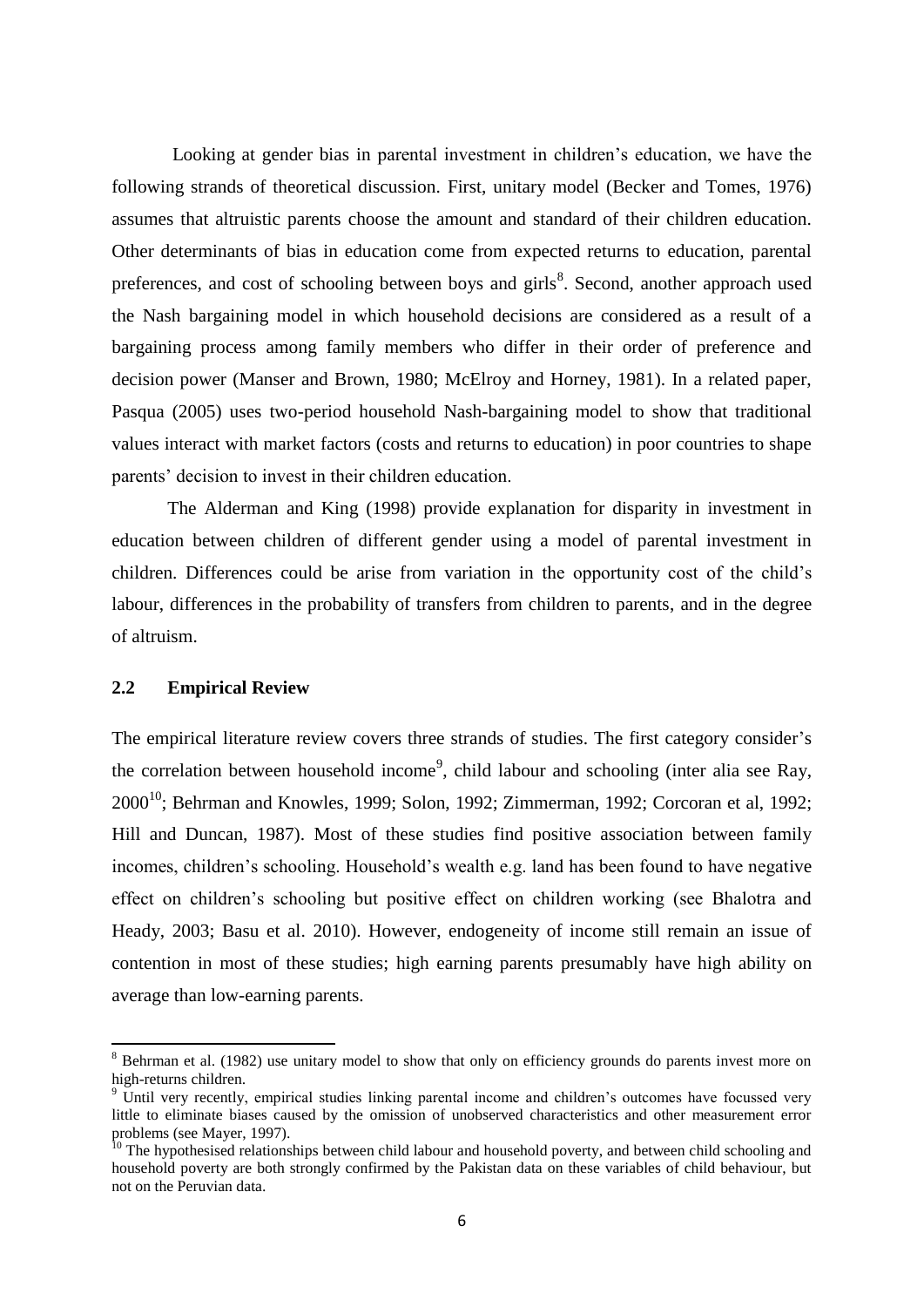In order to mitigate the problem of endogeneity, spate of studies use instrumental variable approach to address the concern of the endogeneity of family income (see Shea, 2000; Blanden and Gregg  $(2004)^{11}$ . Using father's union status, industry and job losses as instruments (compares children of union fathers to children of non-union fathers with similar observable skills); Shea (2000) on the other hand finds that parental income due to union status has negligible impact on children's human capital accumulation but has significant effect in a sample of low income families. Blanden and Gregg (2004), on the other hand review different approaches to estimating the effect of family income on children's educational attainment for Britain. They find significant but small effect of family income. In addition to parental union status as instrument for parental income, Chevalier et al. (2013) use minimum school leaving age for the parents and month of birth for the parents to instrument parental education as well, to investigate the intergenerational transmission of education with both parental income and education. They show that parental income matter for children's education. Maurin (2002) uses grandparent's socioeconomic background as a predictor of parental incomes. He finds that with a higher family income a child is much less likely to be held back in school.

This paper is related to previous studies that use instrumental variables approach based on natural experiment or policy reforms that change the income distribution of parents, and the eventual consequence of the effects of such policies on children's schooling and work. Edmonds and Pavcnik (2005) use regional and intertemporal variation in the real price of rice as a result of market integration in Vietnam. The authors find that greater market integration is associated with declines in child labour in household that are net producers of rice<sup>12</sup>. Kruger (2004) repeats the analysis for coffee market liberalisation in Nicaragua and finds that higher coffee prices induce higher child labour. Exogenous increase in household's income due to government transfer which is unrelated to household characteristics lead to higher level of education (Akee, et al. 2010); and black South African families eligibility for pension income leads to large increase in schooling attendance, decline in total hour hours worked and there is a gendered effect<sup>13</sup> (Edmonds, 2006, Duflo, 2003).

**.** 

 $11$  In a related study, Cochrane (1991) and Jacobson et al. (1993) use involuntary job losses (plant closure) as instrument for parents' income, on the assumption that plants closure are exogenous with respect to employees' unobservable skills. They compare children of displaced fathers with children on non-displaced fathers with similar observable characteristics. They found large negative impact of involuntary job losses on earnings.<br><sup>12</sup> Increase in the price of an experted good could either increase or degreese obild labour depending of

Increase in the price of an exported good could either increase or decrease child labour depending on the magnitude of the substitution and income effect.

 $^{13}$  Alderman and King (1998) review of evidence brought to the fore that differences in investment in education between gender could result from : gender differences in the returns to schooling, access and price of schooling, income constraints, patterns by birth order and number of siblings, maternal versus paternal preferences.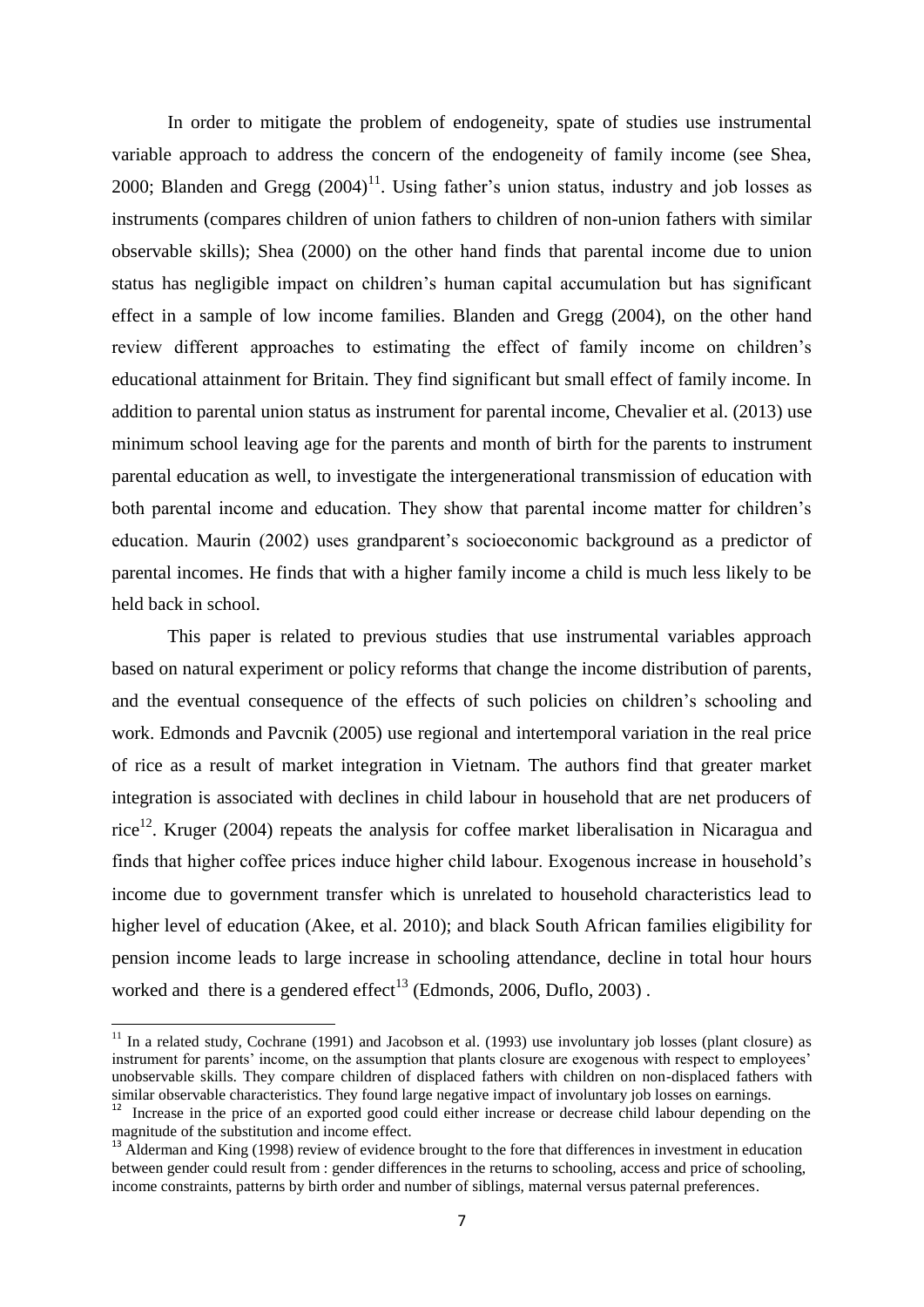In a related paper, Mayer  $(1997)^{14}$  uses household assets and child support payments as a measure of household income, and she finds that income has a positive and significant effect on educational attainment. Another related approach is presented by Oreopoulos et al. (2008), they consider how worker displacement leads to a protracted decline in family income and find a small but significant effect of income on children's outcomes. Alternative strategies to correct for endogeneity of parental income using products price shock or boom have been used extensively in the literature<sup>15</sup>. Households that experienced crop failure had significant increase in the use of child labour and educational enrolment decreases in Tanzania (Beegle et al. 2006).

Løken (2010) and Løken, Mogstad, and Wiswall (2010) use Norwegian oil shock of the 1970's as an instrument for family income. The oil shock increased the income of families living in Rogaland relative to those in Sør-Trøndelag, which did not experience any effect. They find that family income does not matter directly for children's educational attainment, even though OLS results show clear effects, the IV results are mostly negative and close to zero. This suggests that the positive link between family income and children's education in Norway is due to selection into education not causation.

Furthermore, Black et al. (2005) using evidence from the coal boom in the US to study the impact on the demand for education. They find that the coal boom reduced the demand for education in the short run, after the boom, the earning of high school dropouts declined relative to graduates. Duryea et al. (2007) find that unemployment shock in Brazil (they compare households in which the male household head becomes unemployed during a four-month period with households in which the head is continuously employed) significantly increases the probability that a child enters the labour force, drops out of school, and fail to advance in school. In a related paper, Duryea (2003) finds that children are more likely to leave school as labour market condition become less favourable.

Also, using exogenous variation in rainfall across districts in Uganda as instrument for household income, in order to estimate the causal effects of household income shocks on children's enrolment and cognitive skills, [Björkman-Nyqvist](http://www.sciencedirect.com/science/article/pii/S0304387813001120) (2013) finds that negative deviations in rainfall from the long-term mean have large negative and significant effects on female enrolment in primary schools, and the effect is stronger for older girls, but no effect of

1

<sup>&</sup>lt;sup>14</sup> Using argument similar to Mayer, Acegmoglu and Pishke (2001) exploit changes in the family income distribution between the 1970's and 1990's. They find a 10 percent increase in family income is associated with a 1.4% increase in the probability of attending a four year college.

<sup>&</sup>lt;sup>15</sup> Other studies have found that financial crisis leads to higher child labour especially among the poor and <sup>15</sup> younger children (see Funkhouser, 1999; Skoufias and Parker, 2006; Rucci, 2003).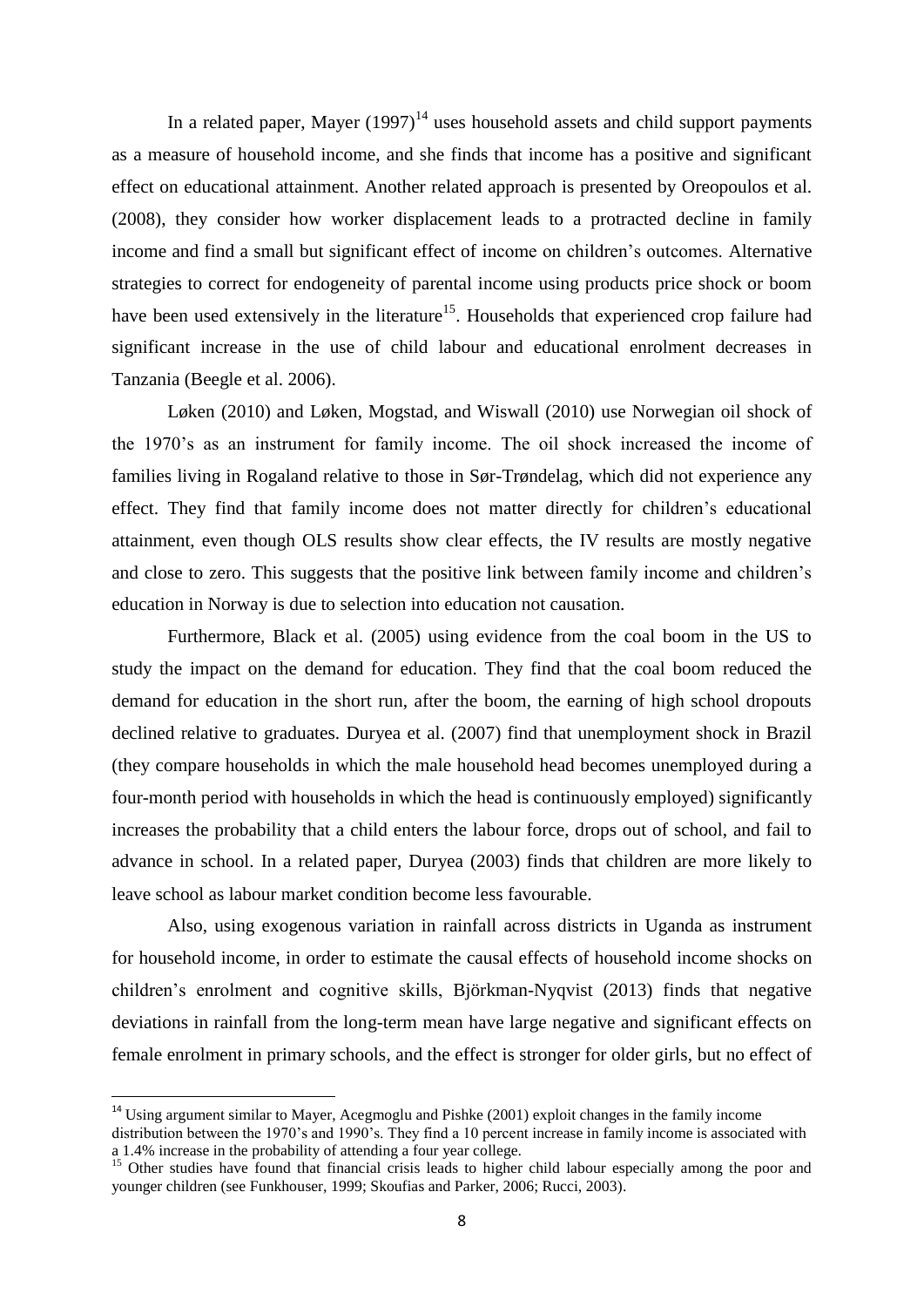rainfall variation on the enrolment of boys and younger girls. Poor households reduce school attendance of their children, as a self-insurance strategy, whenever are they hit by unanticipated income shocks (Jacoby and Skoufias, 1997). The myriad of studies show that the effect of economic shock on child labour and schooling is ambiguous.

Other papers have considered levels of parental expectations of future economic returns to schooling may also matter for their decision to send children to school or work. Chamarbagwala (2008) finds that regional returns to primary education not only increase the likelihood that boys and girls attend school but also decrease the likelihood that they work. Foster and Rosenzweig (1996) find that agricultural technological improvements introduced by the Green Revolution in rural India, increased schooling amongst children in landed but not in landless households since expected returns to schooling increased for landed but not for landless children. Kochar (2004) shows that urban rates of return to education influence schooling decisions amongst rural boys aged 15-20 years in landless households since compared to landowning, landless labourers are more likely to migrate to urban areas in search for work. Yamauchi-Kawana (1997) corroborate this by showing that village level returns to education have a positive relationship with school enrolment in India. Gormly and Swinnerton (2004) show that among liquidity-constrained households, there are positive and robust relationships between regional returns to schooling and school enrolment.

Considering the relationship between trade liberalisation, child labour and schooling; the impact of trade liberalisation on these outcomes may be non-uniform, in the sense that it may differentially reduce school among older children and increase attendance rate among the younger age group, and the variation may also vary across gender of the children. These differential outcomes are explained by income and substitution effects as a result of trade liberalisation (Edmonds et al. 2011; Marchand, 2013).

# **3 Data Sources**

**.** 

In the analysis of the relationship between parental income, child labour and human capital accumulation, I consider two quinquennial rounds of the survey from the Employment and Unemployment Survey conducted by the Indian National Sample Survey Organisation (NSSO) for the year 1987-88 and 1999-2000, respectively<sup>16</sup>. This enables the analysis to span a period that begins approximately three years prior to the trade reforms of 1991. The dataset consists of a repeated cross-section since different households are surveyed in each round or

 $16$ <sup>16</sup> The two rounds are combined form a pooled cross sectional dataset.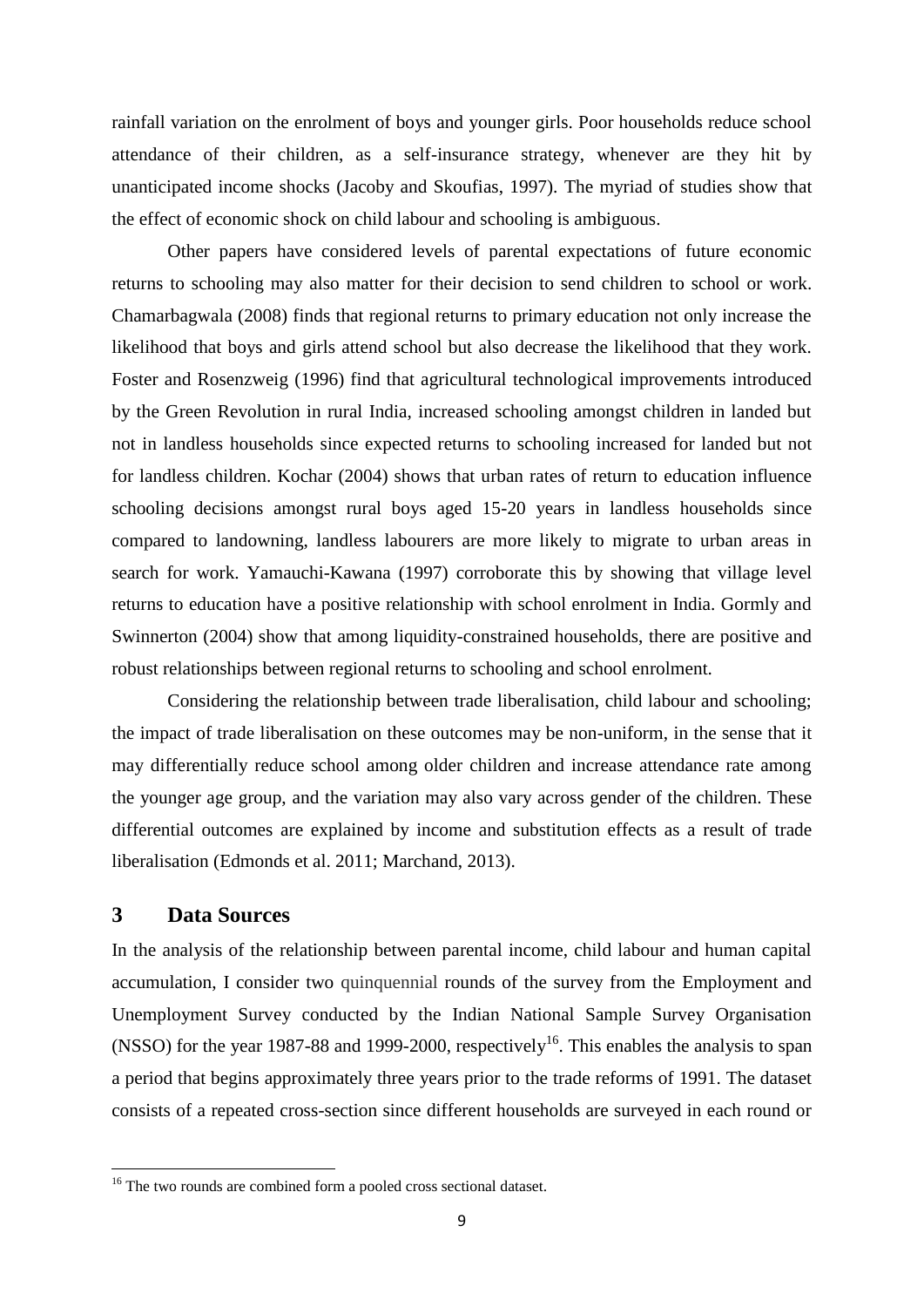year and households are selected through multi-stage stratified random sampling over a full year.

The employment-unemployment surveys consist of household and individual level data, and the survey collects information on demographic characteristics of the household members, industry of employment, and economic activities engaged. I consider only households that have parents in wage employment in order to get parental weekly wages or earning, and nominal wages are corrected to real wages using the appropriate consumer price index.

Since this study focuses on children, considering children aged between 5 to 14 years (those in this category meets International Labour Organisation definition of children), I use their principal activity status (e.g. regular salaried/wage employee, casual wage labourer, work in the household enterprise, and attend school) to generate the dependent variables, i.e. work, schooling, work only, and school only, across the various households<sup>17</sup>. Also, demographic and household attributes of children from the data are used in the analysis. These include: household size, education of household head, age of household head, and gender of household head, child's characteristics (gender, age, and completed education).

Data on tariff rates across industry over time are from Rees et al. (2012). In order to get parents' industry tariff rates which instrument for parents' income, tariff rates across industries for the two periods are matched to the corresponding parents' industry affiliation with the help of National Industrial Classification (NIC) codes.

The household survey (Employment and Unemployment survey data) reports the industry affiliation for each individual, which allows the merging of the tariff rates to the parental industry affiliation for each child; this restrict the sample to only parents working in traded industries, which are: Agriculture, Mining and Manufacturing. Tariff data for the nontraded sector are not available.

**.** 

 $17$  An indicator variable that takes the value 1 and 0 otherwise if the child's works as a principal activity and does not attend school (i.e. work only). I refer to this as child labour.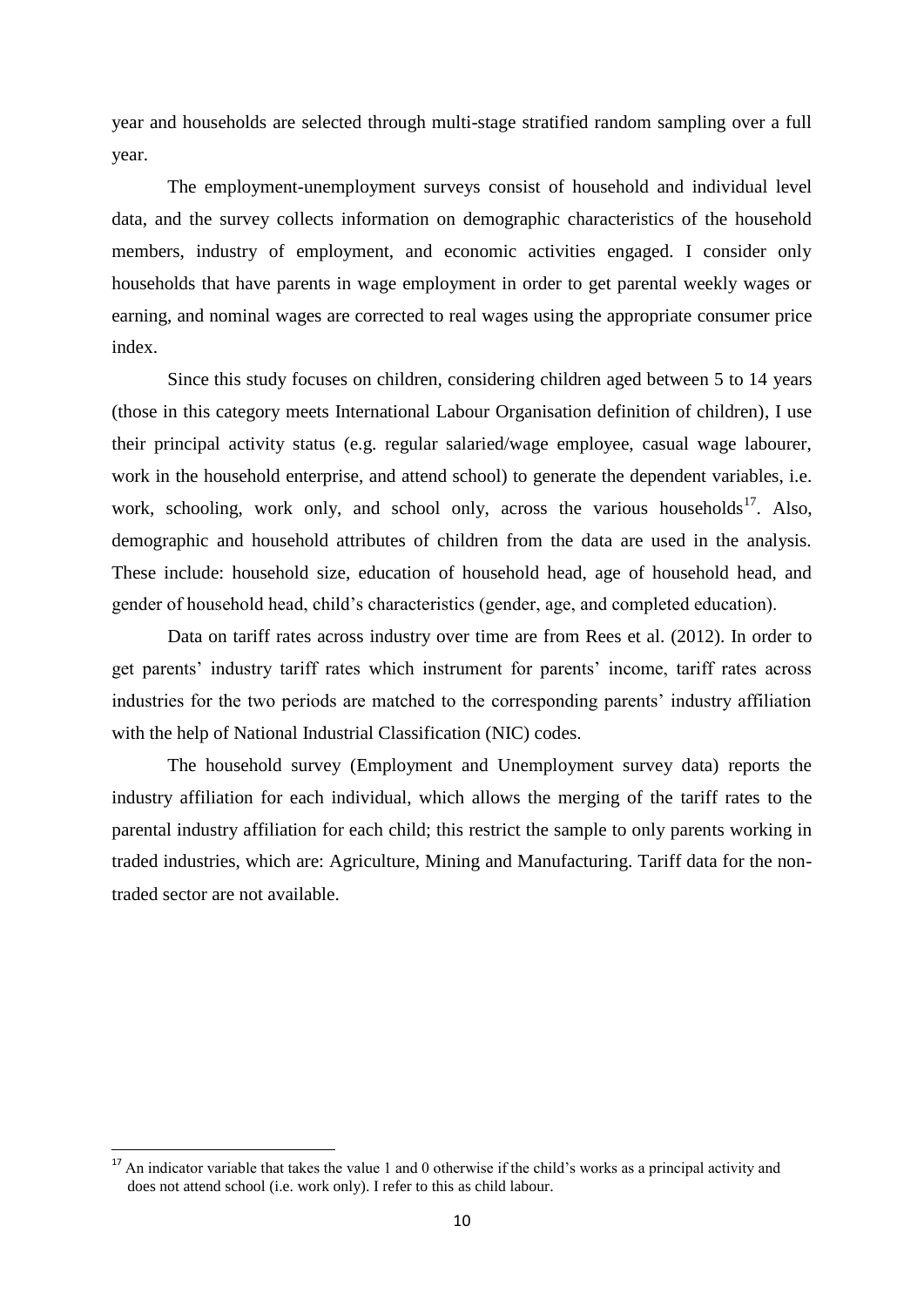|                                                |        | Years | 1988-2000        |
|------------------------------------------------|--------|-------|------------------|
| Industries                                     | 1988   | 2000  | Tariff reduction |
|                                                |        |       | $(\% )$          |
| <b>Coal Mining</b>                             | 90.00  | 20.40 | 77.33            |
| Crude Pet. Nat. gas                            | 105.03 | 15.42 | 85.32            |
| <b>Metal Ore Mining</b>                        | 130.00 | 18.67 | 85.64            |
| Mfg. Food Product                              | 171.96 | 48.00 | 72.08            |
| Mfg. of Beverages &<br>Tobacco                 | 150.00 | 66.05 | 55.97            |
| Mfg. of Textiles                               | 138.85 | 33.89 | 73.97            |
| Mfg. of Textile                                | 140.93 | 33.35 | 73.58            |
| Products                                       |        |       |                  |
| Mfg. of Leather and<br><b>Leather Products</b> | 145.00 | 37.22 | 75.89            |
| Mfg. of Chemicals<br>and chem. Products        | 141.23 | 36.32 | 74.28            |
| Mfg. of Transport<br>Equip. & parts            | 129.96 | 38.48 | 70.39            |
| Agriculture                                    | 74.67  | 40.49 | 45.78            |

**Table 1:** Selected Industry-Specific Tariff Coverage Rates

**Source: Author's estimation.** The table above shows tariff rates for selected industries traded industries used by the author.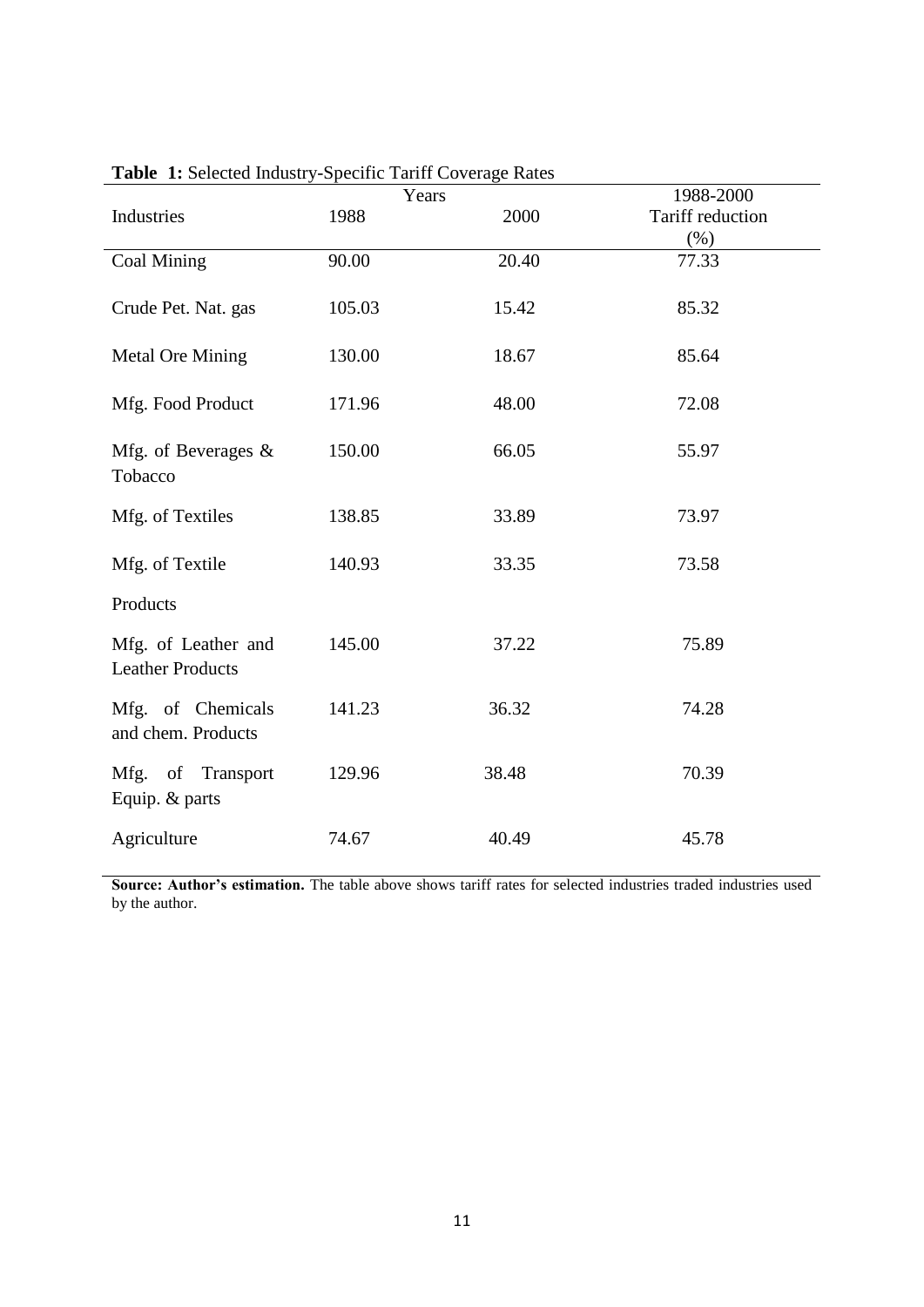| <b>Table <math>\boldsymbol{\Sigma}</math>:</b> Summary Statistics |        |           |  |  |  |
|-------------------------------------------------------------------|--------|-----------|--|--|--|
| Variable                                                          | Mean   | Std. Dev. |  |  |  |
| Dependent Variables                                               |        |           |  |  |  |
| Child labour                                                      | 0.154  | 0.361     |  |  |  |
| Attend school                                                     | 0.682  | 0.466     |  |  |  |
| Work only                                                         | 0.099  | 0.298     |  |  |  |
| Market work                                                       | 0.088  | 0.284     |  |  |  |
| Domestic work                                                     | 0.078  | 0.269     |  |  |  |
| <b>Household Characteristics</b>                                  |        |           |  |  |  |
| Land owned (hectares)                                             | 1.361  | 3.377     |  |  |  |
| Real weekly Paternal wage                                         | 3.776  | 7.181     |  |  |  |
| Real consumption                                                  | 4.693  | 52.740    |  |  |  |
| Expenditure                                                       |        |           |  |  |  |
| Paternal industry tariff                                          | 51.566 | 38.790    |  |  |  |
| Household size                                                    | 5.774  | 2.850     |  |  |  |
| Number of children                                                | 1.729  | 1.556     |  |  |  |
| Individual characteristics                                        |        |           |  |  |  |
| Paternal age                                                      | 46.605 | 13.246    |  |  |  |
| Paternal education                                                | 0.619  | 0.486     |  |  |  |
| Age child                                                         | 9.297  | 2.857     |  |  |  |
| Child gender (1=male)                                             | 0.529  | 0.499     |  |  |  |

**Table 2:** Summary Statistics

NSS Employment-Unemployment dataset- Pooled Sample (43<sup>rd</sup> and 55<sup>th</sup> Rounds)

Principal activities of children are considered for the dependent variables. Market work includes work in household enterprise such as wage work, farm or business, and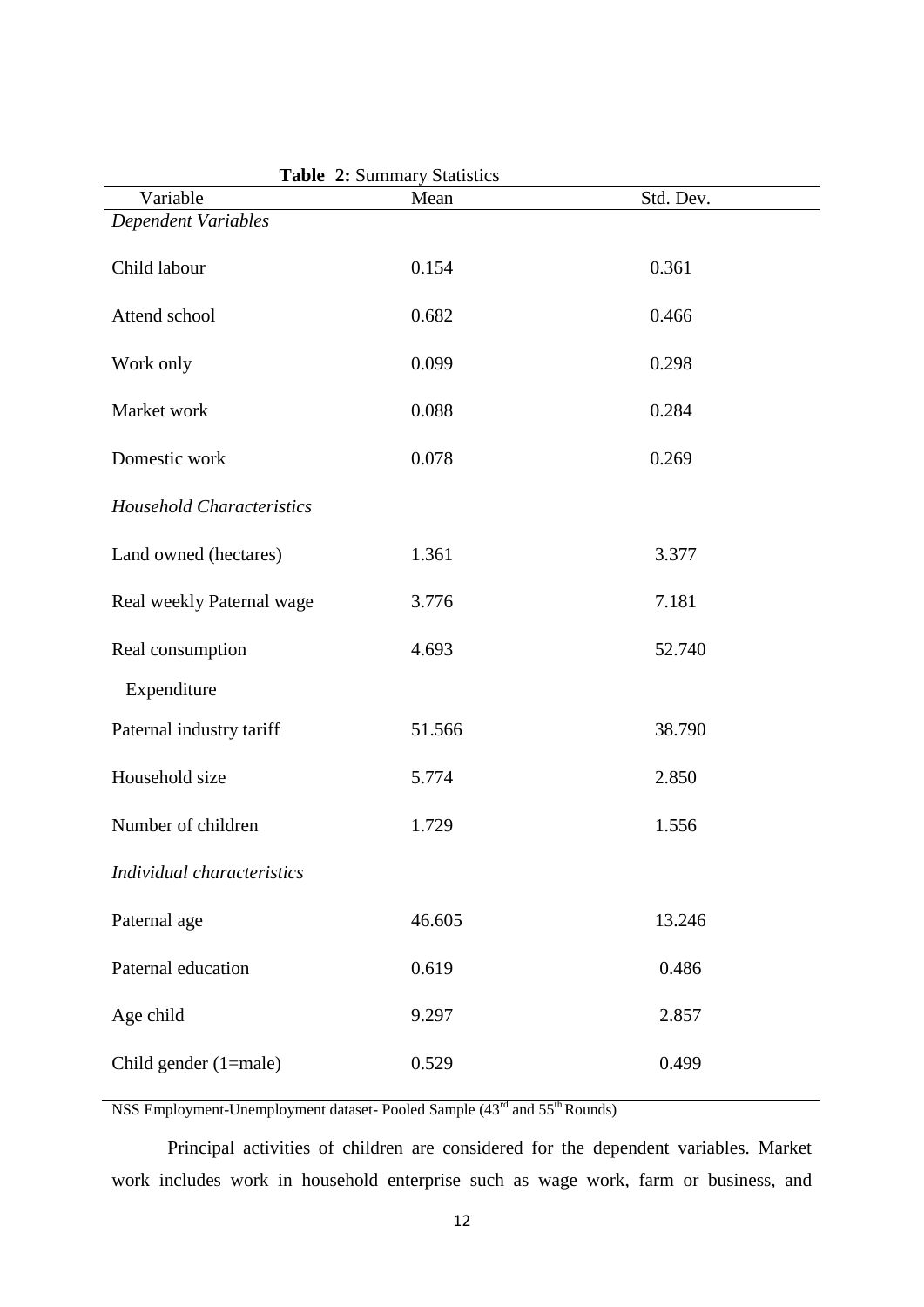begging. Work only indicates that the child does not report attending school but reports market work and domestic work as the principal usual activity. Domestic work includes collection activities, chores, sewing, tailoring, weaving, etc. for household consumption.

## **4 India's Trade Liberalisation**

India's trade liberalisation episode of 1991 is characterised by huge tariff cuts which resulted in cross sectional variation in tariffs across industries over time. Also, the trade reforms were exogenous and came as a surprise to many people in the country, such that policy makers and other interest group were unable to influence outcome of the tariff reduction across industries (Kumar and Mishra, 2008; Topalova, 2010). The industry tariff rates were related exclusively to pre-reform tariff levels across industries.

One of the consequences of India's trade liberalisation is productivity changes of firms which also impacted on industry wages. The persistent threat of foreign competition increases innovation incentives by domestic producers, forcing them to restructure and increase their productivity (Topalova and Khandelwal, 2011). Trade liberalisation and relative wages would be positively correlated if productivity enhancements are passed through onto industry wages; these studies find that industries with increased tariff trade liberalisation experienced an increase in wages relative to industries with lower liberalisation (Topalova, 2004; Krishna and Mitra, 1998; Kumar and Mishra, 2008; Felbermayr, Prat, and Schmerer, 2008). Topalova and Khandelwal (2011) find that tariff cuts in India raised total factor productivity through pro-competitive effect due to lower output tariffs, and through access to better inputs due to lower input tariffs. The wage increase that occurs as a result of individual's industry affiliation alone (independent of any other industry characteristics) is known as wage premium.

Based on the above evidence, parents' industry tariff rates are used as instrument for parental income. This is because the trade policy shock was exogenous to parents' abilities, education and other neighbourhood characteristics, which constitutes the endogeneity concern in studies of the impact of parental income on child labour and human capital accumulation. Due to the fact that the reform was unanticipated and sudden, it was unlikely foreseen in the schooling and child labour decisions made by households during that period.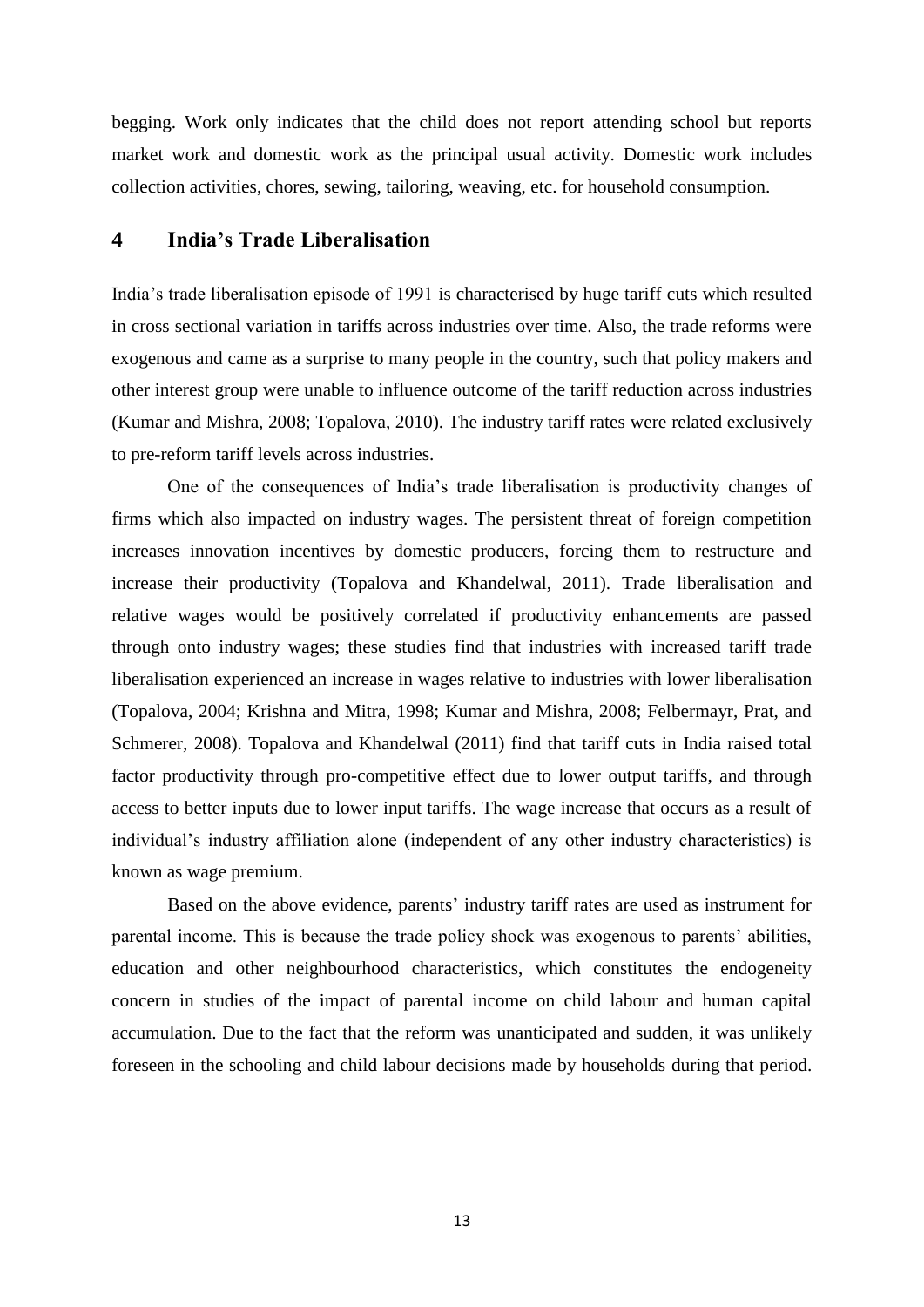These industry tariff rates are unlikely to be correlated with unobservables, as they are determined at the national level and are specific to parents' industry affiliation<sup>18</sup>.

Using parental industries tariff rates as instrument for parental income meet the following conditions: First, the instrument has to be randomly assigned. The India's trade reforms meet this condition it was sudden, unanticipated and seen as a 'shock therapy' by policy makers. Second, it satisfies the exclusion restriction: the instrument should affect the explanatory variable and not directly the outcome of interest. Therefore, the effect of trade liberalisation on children's participation in activities (work, schooling, child labour, work only) is through parental income. Hence, there is no direct effect between trade reforms and children's outcomes. Third, the existence of a strong first-stage relationship and high Fstatistics meet the conditions for the suitability of the instrument in the regression.

| Labour & Human Capital Accumulation |     |                  |             |             |            |            |
|-------------------------------------|-----|------------------|-------------|-------------|------------|------------|
| <b>Dependent</b>                    |     | $\left(1\right)$ | (2)         | (3)         | (4)        | (5)        |
| variable:                           |     |                  |             |             |            |            |
| Paternal Wages                      |     |                  |             |             |            |            |
| Paternal Industry                   |     | $-0.034***$      | $-0.035***$ | $-0.011***$ | $-0.006**$ | $-0.003**$ |
| <b>Tariffs</b>                      |     | (0.000)          | (0.000)     | (0.002)     | (0.002)    | (0.001)    |
| Observations                        |     | 55,056           | 37, 741     | 20, 691     | 17,727     | 18,080     |
| F-Stat.<br>instrument<br>Strength   | for | 266.99           | 217.79      | 257.10      | 251.91     | 251.54     |

**Table 3: First-Stage Regression Results of Tariff Rates & Parental income on Child** 

*Notes*: The dependent variables are binary, which takes value between 0 and 1. They are based on the principal activity of each child in the household. Included in the regression are: Household controls, child characteristics, parental characteristics, year indicator, district fixed effects, paternal industry fixed effects. Column (1) shows first-stage result for schooling as dependent variable; column (2) shows first-stage result for work only as dependent variable; column (3) shows first-stage result for work as dependent variable; column (4) shows firststage result for domestic work as dependent variable; column (5) shows first-stage result for market work as dependent variable. All standard errors are corrected for heteroskedasticity and are clustered at the household level. \*\*\**p*<0.01, \*\**p*<0.05, \**p*<0.1. Number of observations varies across columns because of missing data.

1

<sup>&</sup>lt;sup>18</sup> There is no central compulsory schooling legislation. Fifteen states have compulsory schooling laws through age 14, which was passed in the mid-1980s. There has not been any attempt towards enforce of these laws. Other changes in education policy over the period this study are the abolition of tuition fees in Government primary schools, scholarship programs aimed at girls and scheduled castes and tribes, operation Blackboard, and a national mid-day meals programs. These programs are in no way likely to be correlated with tariff variation across industries, even though they could affect the overall trends in schooling (Edmonds, et al. 2010).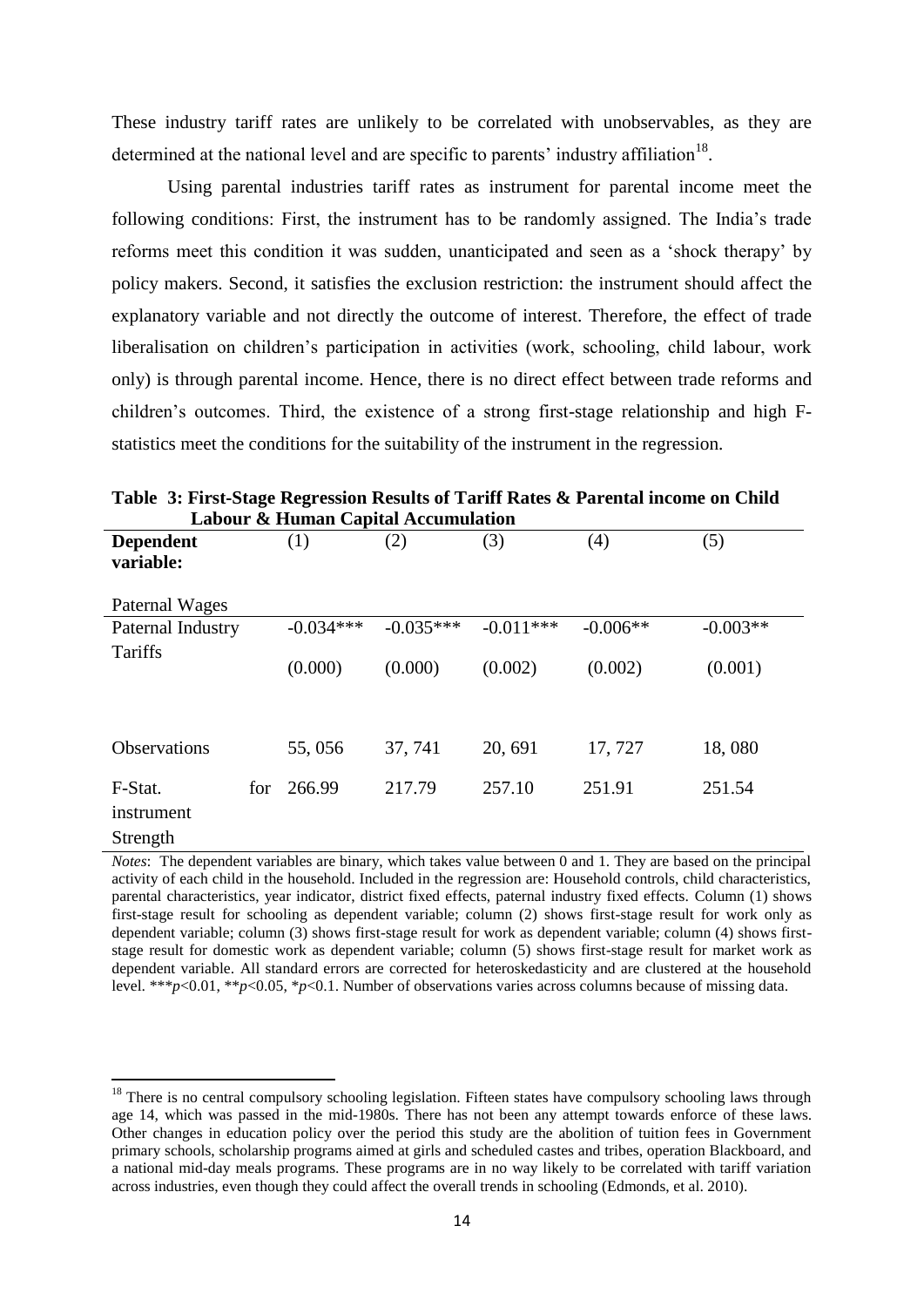## **5 Identification Strategy**

**.** 

To estimate the causal effect of parental income on child labour and schooling, I use instrumental variable estimation approach with the model given by the specification below:

$$
Y_{\text{int}} = \beta_0 + \beta_1 H_{\text{ht}} + \beta_2 X_{it} + \gamma_{\text{drt}} + \varepsilon_{\text{int}}
$$
 (1)

where  $Y_{\text{int}}$  is a binary variable for whether or not a child participate in any of the following activities *Y* (i.e. attend school, work only, domestic work, market work) by child *i* living in household *h* at time *t, H*t denotes earnings of household head *H* which belongs to household *h* at time  $t^{19}$ ,  $X_{it}$  is a vector of individual and household characteristics. Differential changes across regions over time that are independent of trade reforms are captured by district and year fixed effects, denoted by  $\gamma_{\text{drt}}$ . Finally,  $\varepsilon_{\text{int}}$  is an *i.i.d.* error term that is assumed to be uncorrelated with any of the child's participation activity. Parental industry tariff rates are used as instrument for parental income. This result to assuming that, conditioning on observables skills, fathers' industry tariffs are orthogonal to the part of unobserved ability transmitted across generations.

The above assumption will be valid as long as tariff cuts across industries were random and unanticipated. From the available evidence, tariff reductions were related to prereform tariff levels only and were done randomly; neither industry productivity level nor other economic variables were taken into account during the trade liberalisation episode<sup>20</sup>. In order to identify the causal effects of parents' income on child labour and schooling, I consider policy that creates variation in parents' income that are exogenous to both the parents' and children's abilities. By using India's trade liberalisation that increased the wages of those in the more exposed industries compared to those in the less exposed industries, I find results that represent and show this connection. The identification assumption is that, workers in the more exposed industries (industries with higher tariff cuts) are not more able or do not have more or higher ability than those in the less exposed industries (industries with lower tariffs cut)—tariff reductions across industries were random and unanticipated.

<sup>19</sup> Following Chevalier et al. (2013), I use paternal income because the use of household income measure requires the inclusion of female earnings which is likely to be affected by endogenous labour decisions.

<sup>&</sup>lt;sup>20</sup> Gang and Pandey (1996) assert that changes in trade policy are unrelated to economic and political factors in the country.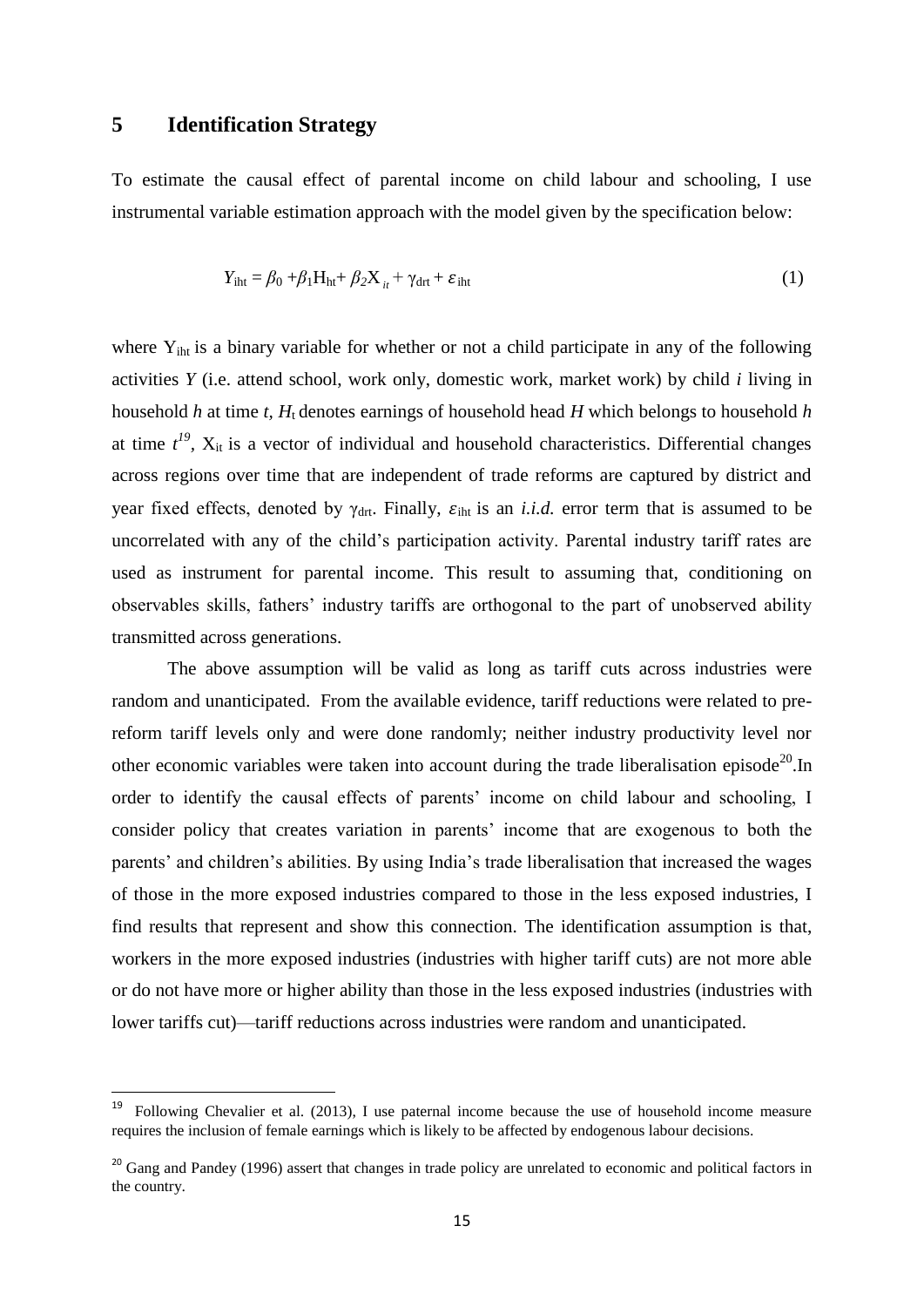Using OLS regression to estimate the causal impact would give a bias estimate due to the positive correlation between parents' income and ability. These traits are subsequently passed on to their children, through norms and culture: intergenerational transfer of ability.

Equation (1) is estimated through the use of a linear probability model to find the various children's outcomes. In order to ensure identification, I use the exogenous variation in parents' industries tariff rates to instrument for parental earnings or wages for the periods under investigation. The coefficient on parental industry tariff  $\beta$ <sub>1</sub> in (1) is identified based on the assumption that there are no omitted or unobserved time-varying industry-specific characteristics that affect child labour and human capital accumulation which are correlated with parental industry tariffs over time. Further, I use exactly identified model, meaning that the number of exogenous regressor is equal to then number of instrument. Everything else equal, a negative (positive) coefficient of parental industry tariff  $\beta_1$  in (1) would suggest that tariff reductions are associated with increases (decreases) in child labour and human capital accumulation.

Workers in industries with greater exposure to trade liberalisation experience increase in their earnings through the pro-competitive effect, making tariff rates across industries an important determinant of parental earning. These tariff rates across parents' industries are unlikely to affect child's labour and human capital accumulation directly. Edmonds, et al. (2010) support this assertion by showing that child labour is typically modelled as a perfect substitute for unskilled labour (e.g. Basu and Van, 1998), and they did not observe increases in the adult wage sector employment for illiterates with tariff declines. This lends credence to the exclusion restriction assumption, that trade liberalisation or tariff cuts do not affect child labour and human capital accumulation directly, but through changes in parental income as a result of the policy shock.

Conditional on a set of controls for demographic, child and parental characteristics, these tariff rates are unlikely to be correlated with unobservables, as they are determined at the national level and are specific to each parent's industry affiliation. Moreover, Topalova (2005) shows that industry tariff rates decline are not correlated with industry log wage, industry skill intensity, industry capital intensity, log output, average factory size, log employment, pre-reform output growth, and pre-reform employment growth.

To take into account other changes in parental industries over time, such as productivity improvements and changes in other policies, I include industry and time fixed effects. Also, Even though tariffs are determined at the national level, it is possible that some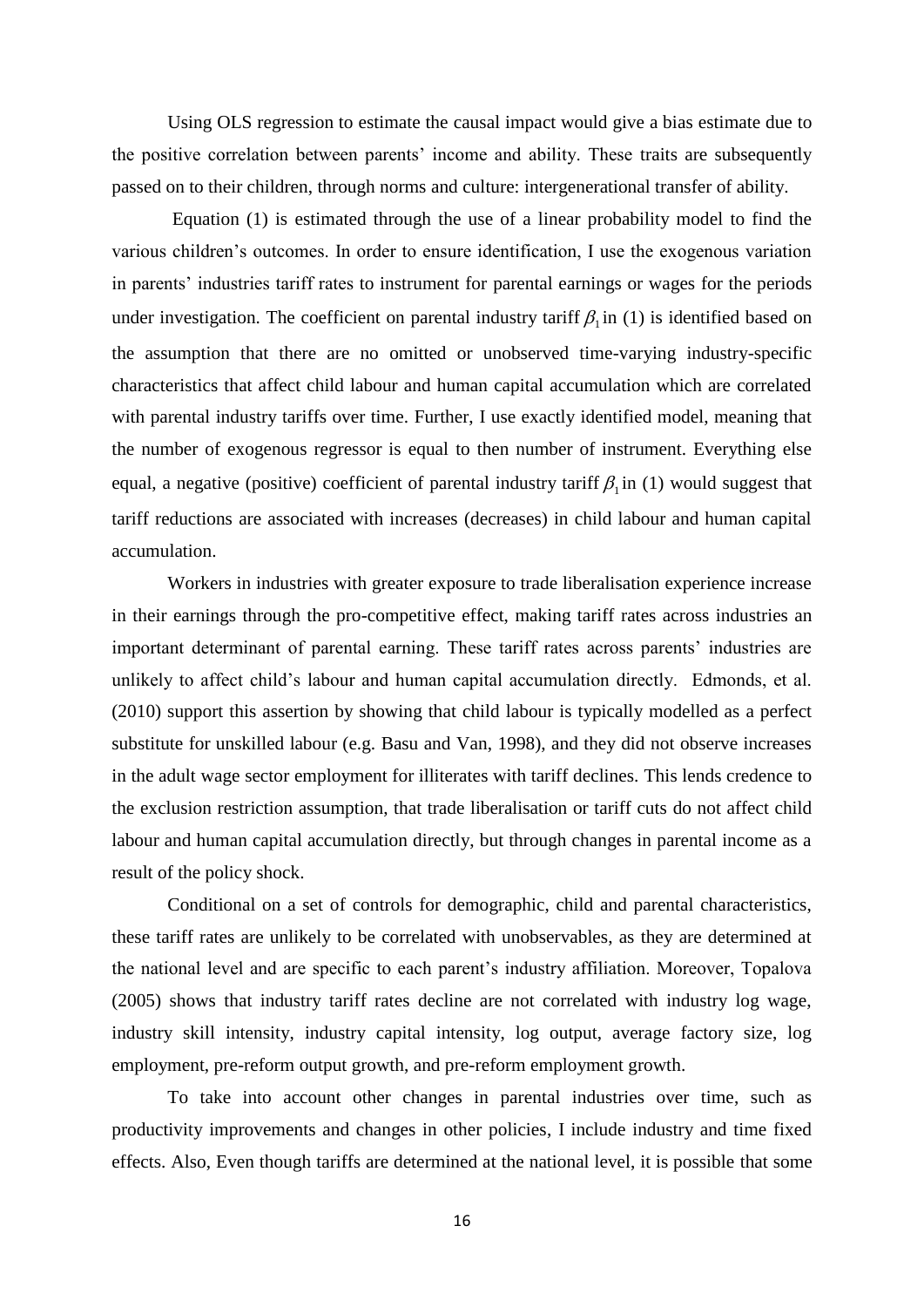regions or districts are affected differently due to variation in their industry-specific employment shares. In order to account for these possible regional or district differences, I control for district fixed effects. See table 3 for the first stage regression results of parental income, child labour and human capital accumulation using parental industry tariff rates as instrument for parental income The results presented in table 3 suggest that tariff reductions across industries are associated with increase in parental income for workers in the more exposed industries compared to those in the less exposed industries.

# **6 Results and Discussions**

| Table 4: The Effect of Parental Income on Activities of Children by gender-OLS Results |            |            |             |               |              |  |  |
|----------------------------------------------------------------------------------------|------------|------------|-------------|---------------|--------------|--|--|
| Dependent                                                                              | School     | Work only  | Work        | Domestic Work | Market work  |  |  |
| variable:                                                                              | (1)        | (2)        | (3)         | (4)           | (5)          |  |  |
| Panel A                                                                                |            |            |             |               |              |  |  |
| All children                                                                           |            |            |             |               |              |  |  |
| Paternal                                                                               | $0.002**$  | $-0.001$   | $-0.003***$ | $-0.001**$    | $-0.002***$  |  |  |
| income                                                                                 | (0.0010)   | (0.0008)   | (0.0010)    | (0.0006)      | (0.0007)     |  |  |
|                                                                                        |            |            |             |               |              |  |  |
| Observations                                                                           | 55,056     | 37, 741    | 20, 691     | 17,727        | 18,080       |  |  |
| R-Squared                                                                              | 0.170      | 0.217      | 0.673       | 0.662         | 0.696        |  |  |
| <b>Panel B: Boys</b>                                                                   |            |            |             |               |              |  |  |
| Paternal                                                                               | 0.001      | $-0.000$   | $0.002***$  | $-0.000$      | $-0.002$ *** |  |  |
| income                                                                                 | (0.0009)   | (0.0004)   | (0.0005)    | (0.0002)      | (0.0005)     |  |  |
| Observations                                                                           | 29, 258    | 20, 874    | 10,534      | 8,790         | 10, 217      |  |  |
| R-Squared                                                                              | 0.152      | 0.146      | 0.696       | 0.598         | 0.715        |  |  |
|                                                                                        |            |            |             |               |              |  |  |
| <b>Panel C: Girls</b>                                                                  |            |            |             |               |              |  |  |
| Paternal                                                                               | $0.003***$ | $-0.002**$ | $-0.004**$  | $-0.003***$   | $-0.002$ *** |  |  |
| income                                                                                 | (0.0012)   | (0.0009)   | (0.0009)    | (0.0007)      | (0.0007)     |  |  |
|                                                                                        |            |            |             |               |              |  |  |
| Observations                                                                           | 25,798     | 16,867     | 10, 157     | 8,937         | 7,863        |  |  |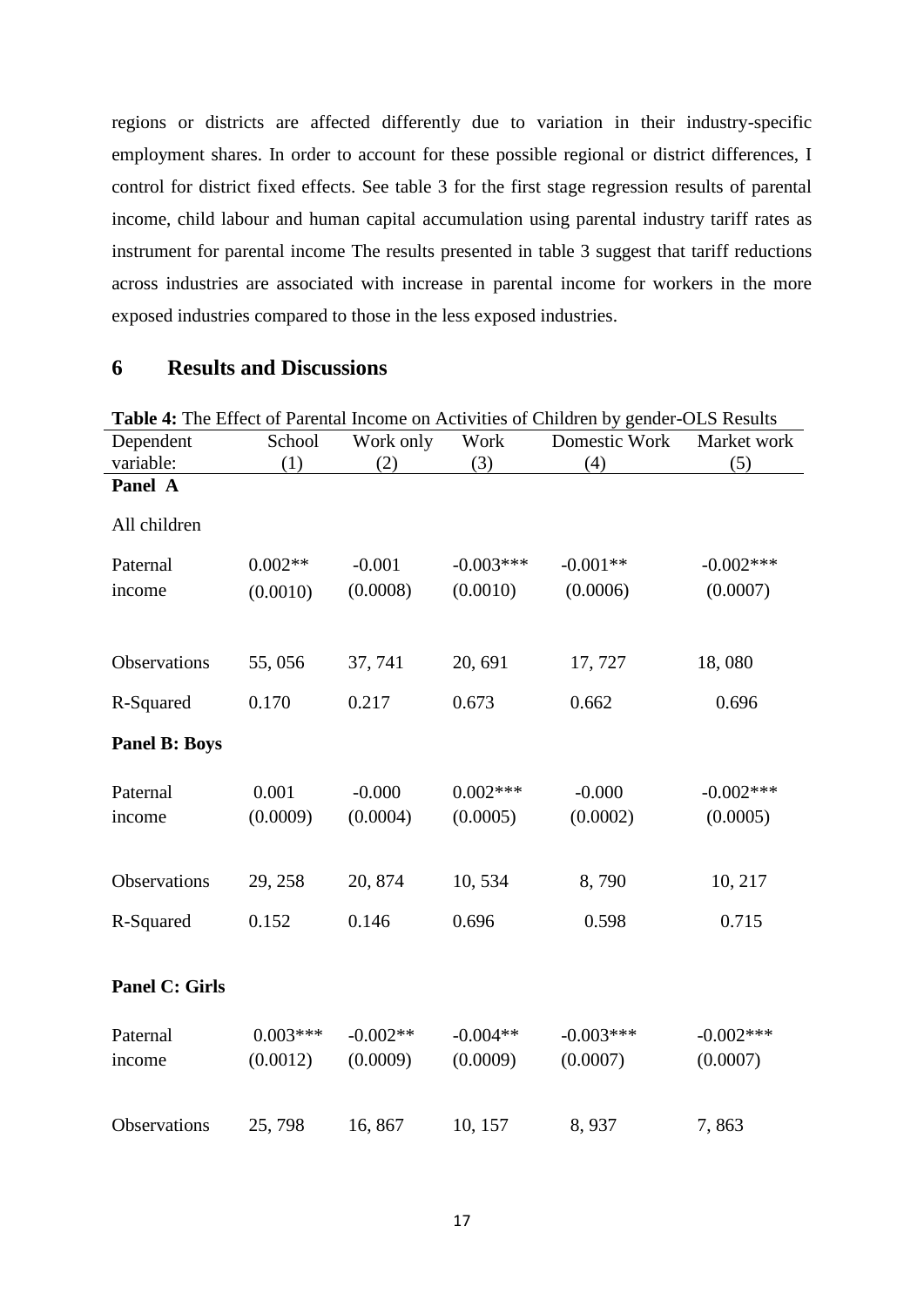| R-Squared<br>0.663<br>0.663<br>0.314<br>0.214 | 0.677 |
|-----------------------------------------------|-------|
|-----------------------------------------------|-------|

*Notes*: The dependent variables are binary, which takes value between 0 and 1. They are based on the principal activity of each child in the household. Included in the regression are: Household controls, child characteristics, parental characteristics, year indicator, district fixed effects, paternal industry fixed effects. All standard errors are corrected for heteroskedasticity and are clustered at the household level. \*\*\**p*<0.01, \*\**p*<0.05, \**p*<0.1. Number of observations varies across columns because of missing data. Standard error in brackets are clustered. at industry level.

|  |  | Table 5: The Effect of Parental Income on Activities of Children by Ages -OLS Results |  |
|--|--|---------------------------------------------------------------------------------------|--|
|  |  |                                                                                       |  |

| Dependent           | School     | Work only  | Work        | Domestic work | Market work |
|---------------------|------------|------------|-------------|---------------|-------------|
| variable:           | (1)        | (2)        | (3)         | (4)           | (5)         |
| <b>Panel A: 5-9</b> |            |            |             |               |             |
|                     |            |            |             |               |             |
| Paternal income     | $-0.000$   | 0.003      | $-0.000$    | $-0.000$      | 0.000       |
|                     | (0.0012)   | (0.0022)   | (0.0003)    | (0.0002)      | (0.0002)    |
|                     |            |            |             |               |             |
|                     |            |            |             |               |             |
| Observations        | 29, 274    | 16,629     | 8, 184      | 7,943         | 7,911       |
|                     |            |            |             |               |             |
| R-Squared           | 0.165      | 0.059      | 0.726       | 0.656         | 0.816       |
| Panel B: 10-14      |            |            |             |               |             |
|                     |            |            |             |               |             |
| Paternal income     | $0.004***$ | $-0.002**$ | $-0.005***$ | $-0.002$ ***  | $-0.003***$ |
|                     | (0.0009)   | (0.0007)   | (0.0008)    | (0.0005)      | (0.0006)    |
|                     |            |            |             |               |             |
|                     |            |            |             |               |             |
| Observations        | 25,782     | 24, 112    | 12, 507     | 9,784         | 10, 169     |
|                     |            |            |             |               |             |
| R-Squared           | 0.219      | 0.238      | 0.625       | 0.653         | 0.658       |

*Notes*: The dependent variables are binary, which takes value between 0 and 1. They are based on the principal activity of each child in the household. Included in the regression are: Household controls, child characteristics, parental characteristics, year indicator, district fixed effects, paternal industry fixed effects. All standard errors are corrected for heteroskedasticity and are clustered at the household level. \*\*\**p*<0.01, \*\**p*<0.05, \**p*<0.1. Number of observations varies across columns because of missing data.

Table 4 shows the OLS results on the effect of parent's income on child's schooling, work, work only, domestic work and market work respectively. A one percentage point increase in parent's income increases the probability of children's schooling by 0.2 percent (A hundred percentage point increase in parent's income correspond to a 20 percentage point increase in the probability of children's schooling). However, the results from the estimation on effect of parent's income on work only, work, domestic work and market work are negative. On the results on work, indications are that a percentage point increase in parent's income leads to a decline in the probability of child labour between 0.1 to 0.3 percentage points. Also, estimation of equation 6 by gender shows that parent's income has a stronger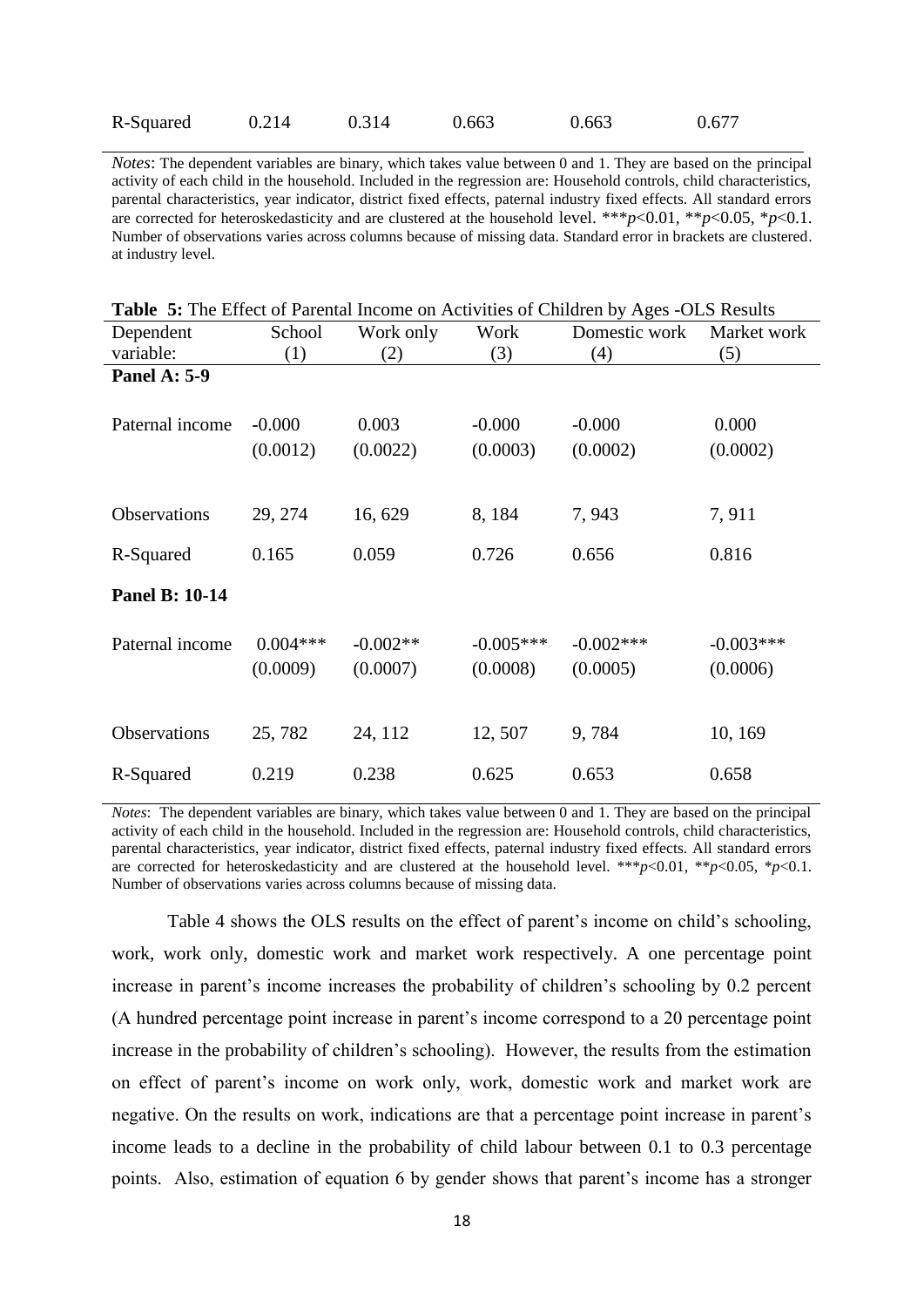effect on girls compared to boys. A one percentage point increase in parent's income leads to an increase in the probability of girl-child schooling by 0.3 percentage point, while not significant for boy-child.

Furthermore, estimation of equation 6 by age (between 5-9 years and 10-14 years) shown in table 5, the results show the effect of parent's income on children's outcomes is higher on the older children than the younger. Therefore, from the OLS results above, there are no significant effects of parent's income on any of the children's outcomes for between 5- 9 years.

| Dependent variable:                | School<br>(1) | Work only<br>(2) | Work<br>(3) | Domestic work<br>(4) | Market work<br>(5) |
|------------------------------------|---------------|------------------|-------------|----------------------|--------------------|
| Panel A                            |               |                  |             |                      |                    |
|                                    |               |                  |             |                      |                    |
| All children                       |               |                  |             |                      |                    |
| Paternal income                    | $0.037***$    | $-0.023**$       | $-0.007**$  | $-0.007***$          | $-0.002$           |
|                                    | (0.0068)      | (0.0102)         | (0.0033)    | (0.0027)             | (0.0028)           |
| Observations                       | 55,056        | 37, 741          | 20, 691     | 17,727               | 18,080             |
| F-Stat. for instrument             |               |                  |             |                      |                    |
| strength                           | 260.99        | 217.79           | 257.10      | 251.91               | 251.54             |
| <b>Panel B: Boys</b>               |               |                  |             |                      |                    |
| Paternal income                    | $0.035***$    | $-0.015$         | $-0.003$    | $-0.002$             | $-0.002$           |
|                                    | (0.0081)      | (0.0115)         | (0.0038)    | (0.0021)             | (0.0036)           |
| Observations                       | 29, 258       | 20, 874          | 10,534      | 8,790                | 10, 217            |
| F-Stat. for instrument<br>strength | 179.00        | 152.18           | 161.71      | 161.54               | 163.28             |
| <b>Panel C: Girls</b>              |               |                  |             |                      |                    |
| Paternal income                    | $0.042***$    | $-0.033**$       | $-0.012**$  | $-0.013***$          | $-0.002$           |
|                                    | (0.0102)      | (0.0155)         | (0.0053)    | (0.0047)             | (0.0041)           |
| Observations                       | 25,798        | 16,867           | 10, 157     | 8,937                | 7,863              |
| F-Stat. for instrument<br>strength |               |                  |             |                      |                    |

**Table 6:** The Effect of Parental Income on Activities of Children by gender - IV Results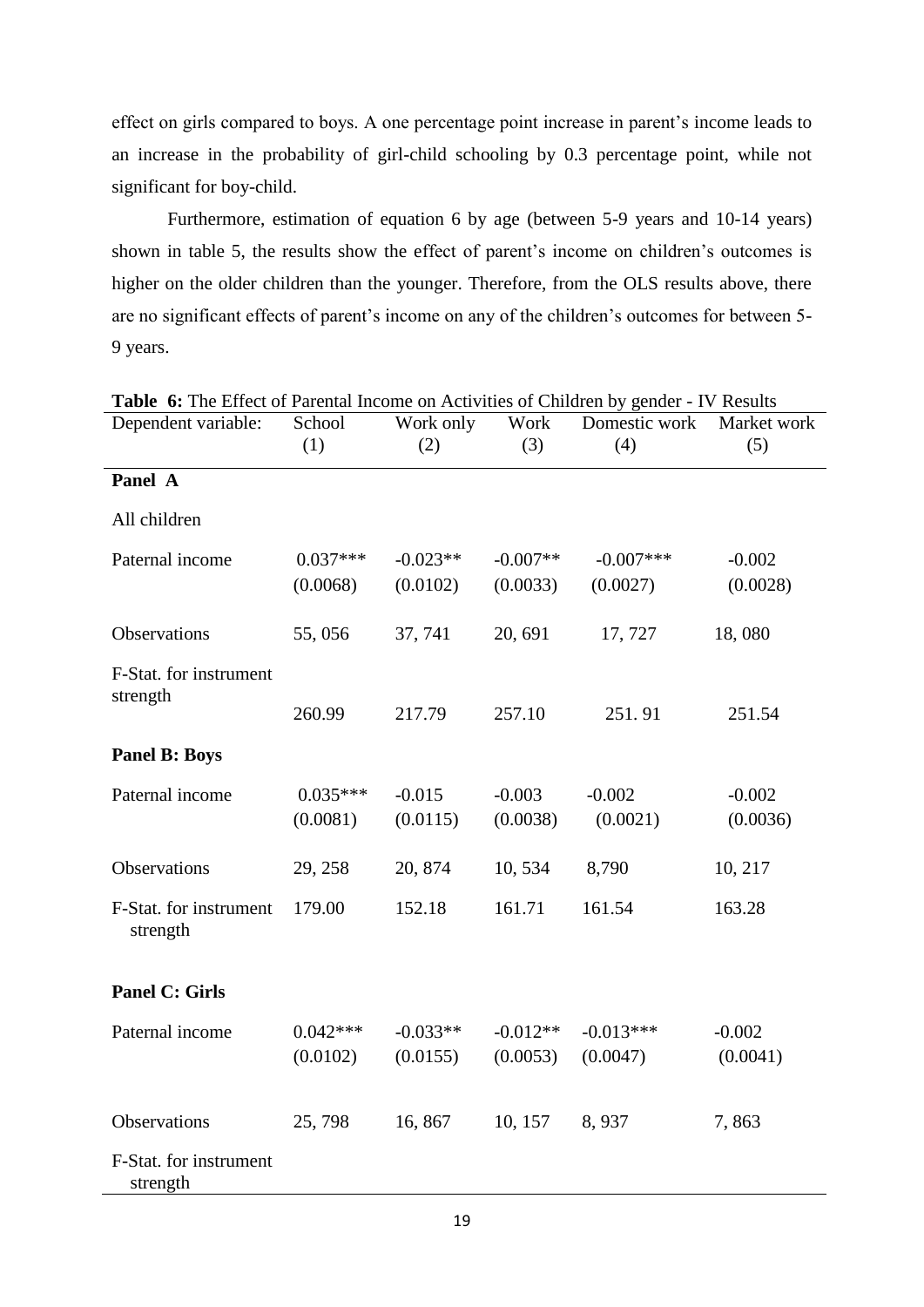*Notes*: The dependent variables are binary, which takes value between 0 and 1. They are based on the principal activity of each child in the household. Included in the regression are: Household controls, child characteristics, parental characteristics, year indicator, district fixed effects, paternal industry fixed effects. All standard errors are corrected for heteroskedasticity and are clustered at the household level. \*\*\**p*<0.01, \*\**p*<0.05, \**p*<0.1. Number of observations varies across columns because of missing data.

Equation (1) is estimated using instrumental variable estimation approach by instrumenting the paternal income variable with paternal industry tariff rates. The results in table 6 and 7 suggest that paternal tariff rates serve as a strong instrument for paternal income, as implied by the high first stage F-statistics. From table 6, the estimation results show that parents income increase the probability of children's schooling but decrease the probability of child labour. Precisely, a one percentage point increase in parent's income corresponds to a 3.7 percentage point in the probability of children's schooling. For children that work only, a one percentage point increase in their parent's income leads to a decline in the probability of working by 2.3 percentage point. Parent's income have greater impact on the probability of girls schooling compared to boys, while child labour of boys is scarcely significant to parent's income compared to girls. Also, except for children's schooling and domestic work, parent's income is rarely significant to other children's activities.

| <b>Table 7:</b> The Effect of Parental income on Activities of Children by Ages - IV Results |            |             |             |               |          |  |
|----------------------------------------------------------------------------------------------|------------|-------------|-------------|---------------|----------|--|
| Dependent variable:                                                                          | School     | Work only   | Work        | Domestic work | Mkt work |  |
|                                                                                              | (1)        | (2)         | (3)         | (4)           | (5)      |  |
| <b>Panel A: 5-9</b>                                                                          |            |             |             |               |          |  |
| Paternal income                                                                              | $0.034***$ | 0.006       | $-0.002$    | $-0.002*$     | 0.000    |  |
|                                                                                              | (0.0087)   | (0.0073)    | (0.0017)    | (0.0014)      | (0.0010) |  |
| Observations                                                                                 | 29, 274    | 16, 629     | 8,184       | 7,943         | 7,911    |  |
| F-Stat. instrument                                                                           | 242.12     | 177.92      | 198.11      | 208.43        | 203.35   |  |
| strength                                                                                     |            |             |             |               |          |  |
| Panel B: 10-14                                                                               |            |             |             |               |          |  |
| Paternal income                                                                              | $0.042***$ | $-0.047***$ | $-0.017***$ | $-0.013***$   | $-0.007$ |  |
|                                                                                              | (0.0092)   | (0.0174)    | (0.0057)    | (0.0046)      | (0.0049) |  |
| <b>Observations</b>                                                                          | 25,782     | 21, 112     | 12, 507     | 9,784         | 10, 169  |  |
| F-Stat. instrument                                                                           | 145.00     | 123.54      | 158.73      | 142.51        | 147.34   |  |
|                                                                                              |            |             |             |               |          |  |

**Table 7:** The Effect of Parental Income on Activities of Children by Ages - IV Results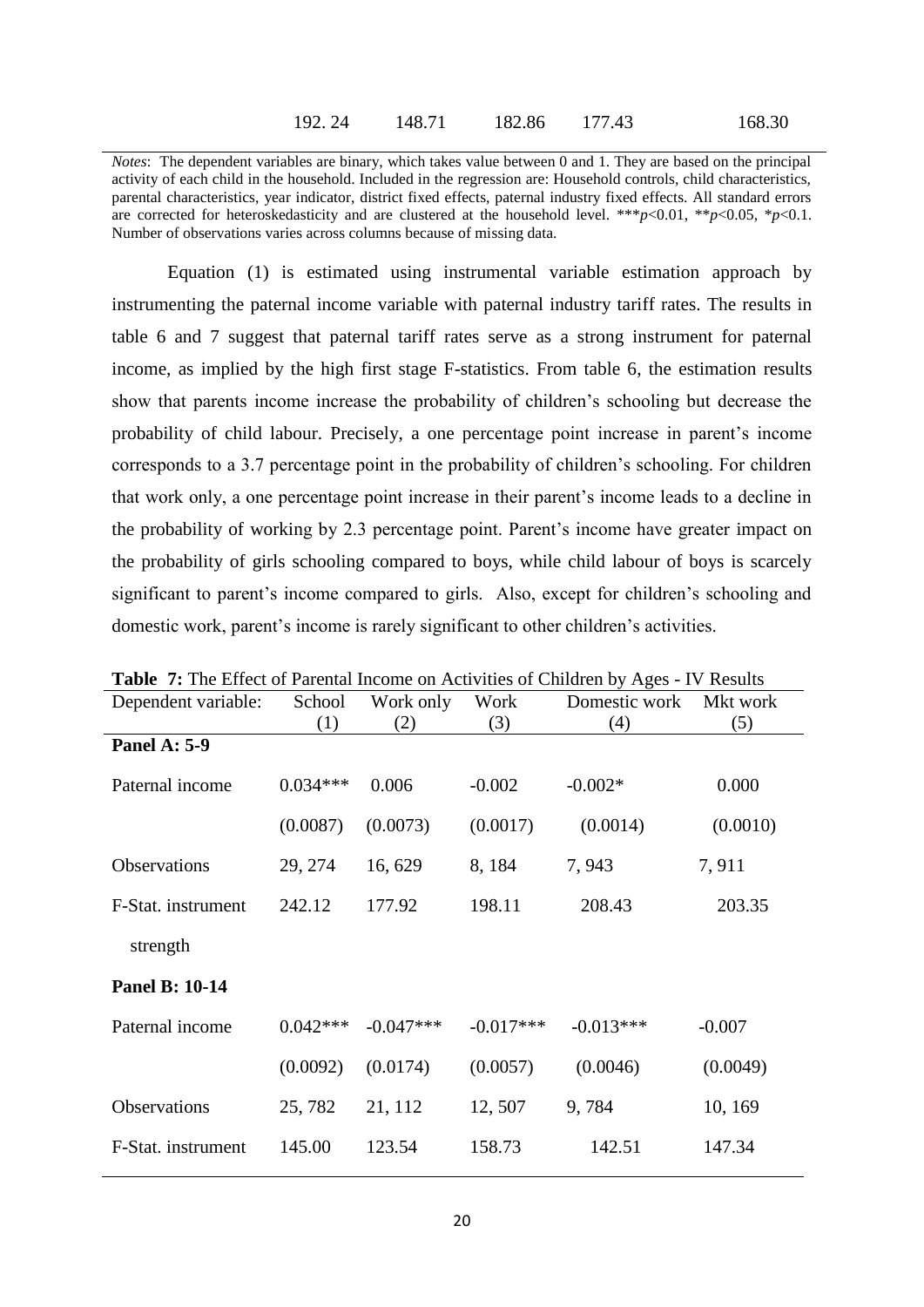strength

An OLS estimate of the coefficient of parent's income is likely to be biased and inconsistent due to omitted variable bias resulting from the potential correlation between parent's income and ability that is transmitted to their children through genes and culture. Also, if parents' incomes are computed with error, that is, it involves random measurement error in the data, it would bias the estimated coefficient on parental income towards zero (attenuation bias).

## **7 Conclusions and Policy Implications**

There is a widely held consensus in the literature on the positive correlation between parents' economic status and ability, which are transmitted across generations.

This paper contributes to the existing literature on the demand-side analysis for children's schooling and work. It's in agreement with previous studies that find large or positive effect of parental income on children's outcomes, such as children's schooling (Edmonds and Pavcnik, 2005; Akee, et al.2010; Edmonds, 2006; Duflo, 2003; Mayer, 1997).

Furthermore, the results from this essay are in agreement with the luxury axiom of Basu and Van (1998) seminal model. The luxury axiom posits that households have a threshold level of subsistence, in which, when the level is exceeded without children's contribution from work, families will take their children out from labour market participation; otherwise, parents will encourage child labour regardless of how insignificant children's contribution from economic activities would be.

The novelty of the research is using instrument variable estimation approach to deal with the pernicious issue of endogeneity of parental income and children's outcomes. I find that India's trade liberalisation of 1991 created an exogenous variation in income across industries; those in more exposed industries to tariff cuts experienced higher earnings relative to their counterparts in less exposed industries to tariff cuts with the same observable skills.

Therefore, I use parents' industry tariff rates as instrument for parental income; the instrument satisfies both the exogeneity and exclusion restriction, making it a valid instrument for this analysis.

*Notes*: The dependent variables are binary, which takes value between 0 and 1. They are based on the principal activity of each child in the household. Included in the regression are: Household controls, child characteristics, parental characteristics, year indicator, district fixed effects, paternal industry fixed effects. All standard errors are corrected for heteroskedasticity and are clustered at the household level. \*\*\**p*<0.01, \*\**p*<0.05, \**p*<0.1. Number of observations varies across columns because of missing data.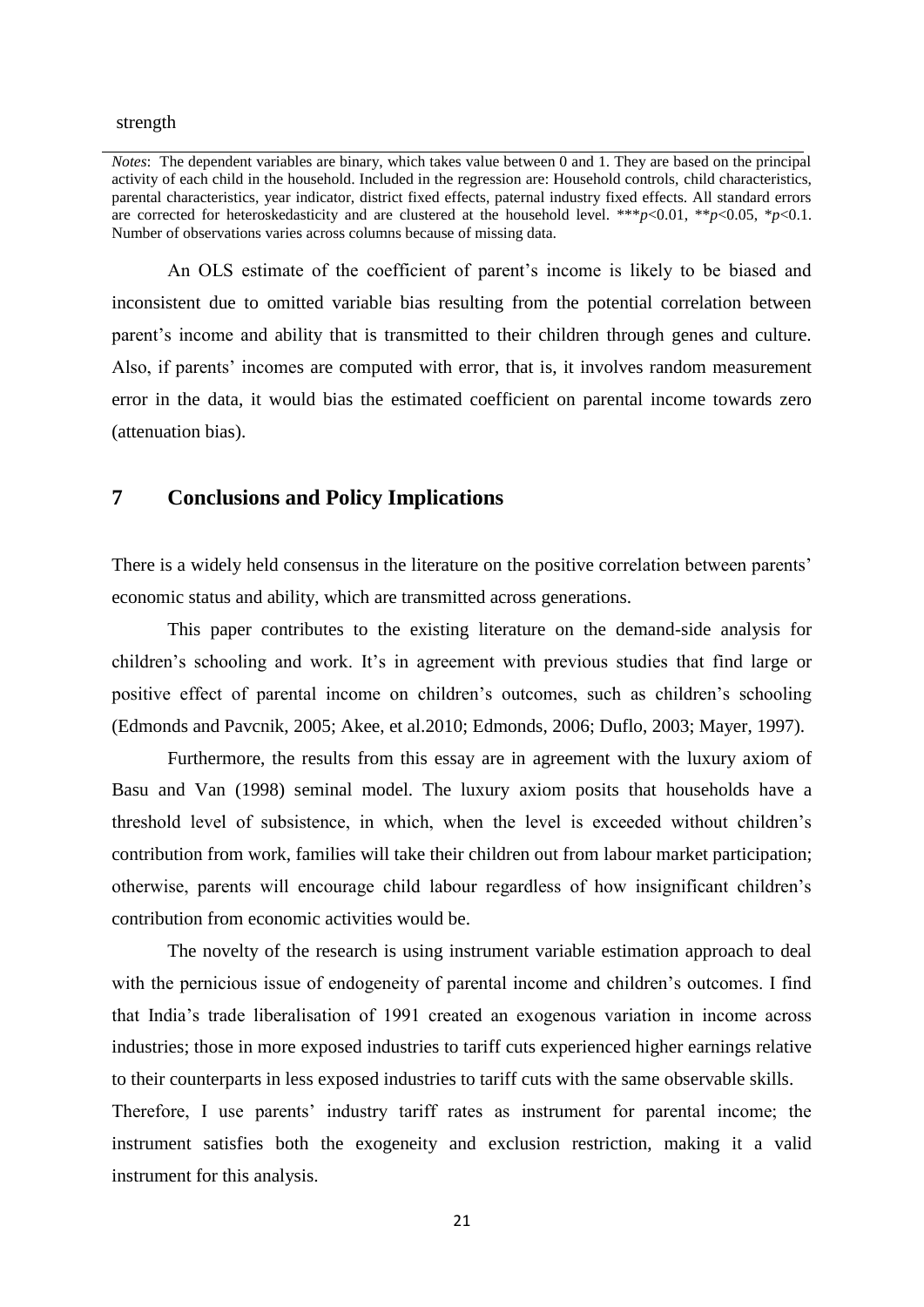From the estimation results, I find that parental income matters for children's outcomes, such as schooling and work. There exists a positive income effect for children's schooling but negative income effect on children's work. These effects vary between gender and ages of the children. There is stronger impact of parental income on girls relative to their boys' counterpart, and age group 5-9 years respond differently or almost insignificantly to parental income compared to those in the age group 10-14 years, within the same family.

The pertinent question that often arises is: why does parent's income matters for children's outcomes? If parental preference to child labour is regarded as a "bad" and child schooling as a "good", then, parents' income would matter for children's outcomes, because as income increases, we are more likely to have a fall in child labour and increase in children's human capital accumulation. This is partly due to capital or risk matter imperfection, and the consequence is the inability of parents to enter into binding contracts or borrow against the future earnings of their children.

The extent of the results (the degree to which parents income matter for children's schooling and work) provide the basis for programs that redistribute resources to low income families and direct investment or incentive to children by the government. The impact of parental income on children's outcomes may be higher in developing countries than developed ones due to absence or limited public investment and social welfare programs.

There have been agitations by economists and policy makers alike, for the outright ban on child labour in developing countries. Since children's schooling and work depends on parent's income, the effectiveness of a ban on child labour would hinge on the improvement in the economic status of parents. Therefore, policies and programs by the government that improve economic status of parents' and raise the economic benefits of education would have a huge impact on the ongoing campaign about possible ways to effectively eradicate child labour.

Empirical studies have shown that the effect of India's trade reforms often depends the local institutional environment, i.e. the nature of labour market institution across states (see Hasan et al. 2012; Hasan et al. 2007; Topalova, 2010). Future research could consider whether institutional characteristics, such as flexible and rigid labour laws, and the degree of enforcement of existing laws across state have any impact on child labour and human capital accumulation.

22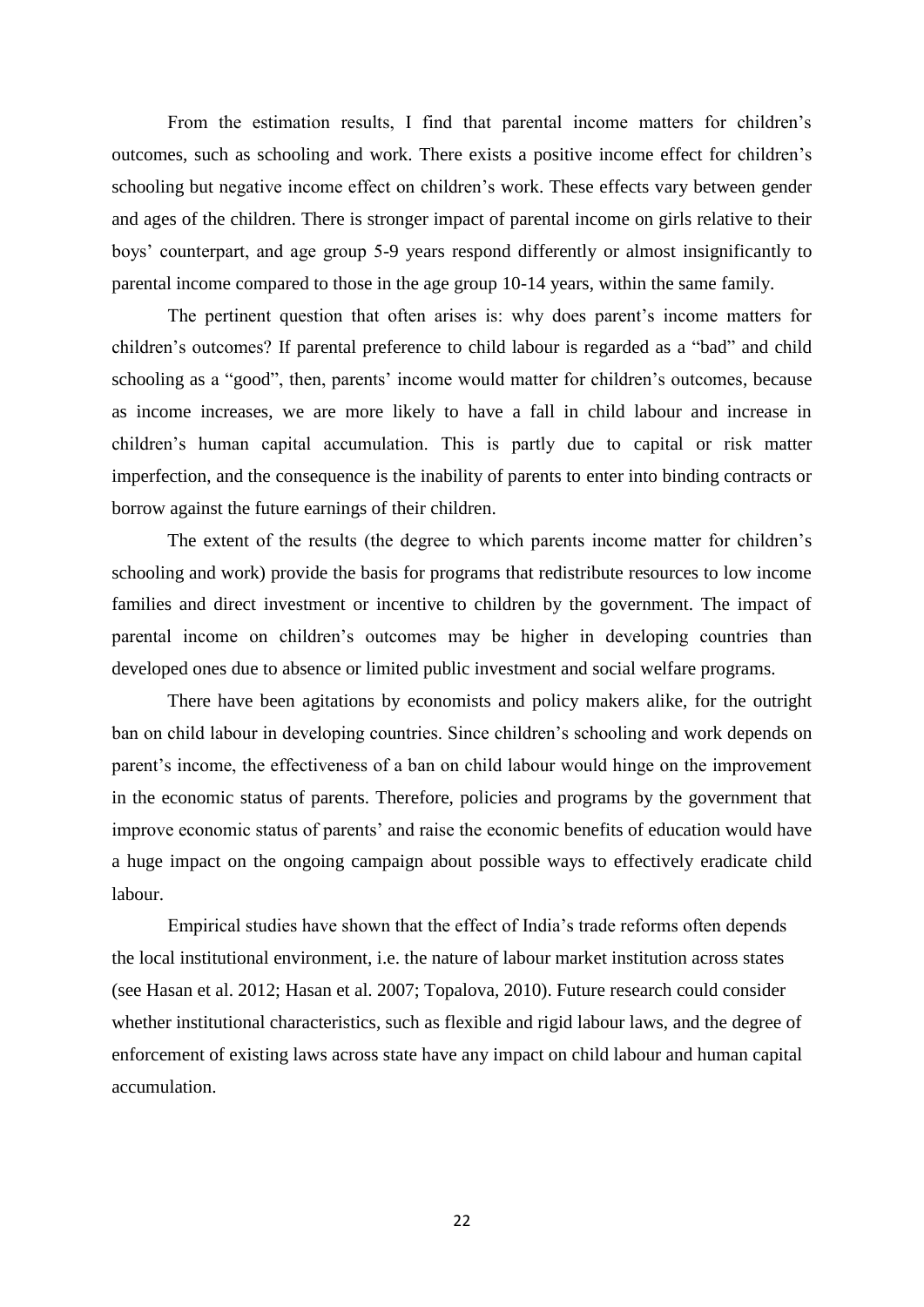# **References**

Akee, R. K. Q., Copeland, W.E., Keeler, G., Angold, A. and Costello, E. J. (2010) Parents' Incomes and Children's Outcomes: A Quasi-Experiment Using Transfers Payments from Casino Profits, American Economic Journal: Applied Economics, 2(1), PP. 86-115.

Alderman, H. and King, E.M. (1998) Gender Differences in Parental Investment in Education, Structural Change and Economic Dynamics 9, PP. 453-468. Baland, J. and Robinson, J.A. (2000) Is Child Labour Inefficient, Journal of Political Economy, Vol. 108(4).

Banerjee, A. (2004) Educational Policy and the Economics of the Family, Journal of Development Economics, 74, PP. 3-32.

Basu, V. and Van, P.H. (1998) The Economics of Child Labour, American Economic Review, Vol. 88, No. 3, PP. 412-427.

Basu, K., Das, S. and Dutta, B. (2010) Child Labour and Household Wealth: Theory and Empirical Evidence of an Inverted-U, Journal of Development Economics, 91, PP. 8-14.

Becker, G.S. and Tomes, N. (1976) Child Endowments and the Quantity and Quality of Children, Journal of Political Economy, 84(4), PP. 143-162

Becker, G. (1991) A Treatise on the Family, Harvard University Press, Cambridge, MA, enlarged edition.

Beegle, K., Dehajia, R.H. and Gatti, R. (2006) Child Labour and Agricultural Shocks, Journal of Development Economics, 81, PP. 80-96.

Beegle, K., Dehejia, R. and Gatti, R. (2004) Why Should We Care About Child Labour? The Education, Labour Market, and Health Consequences of Child Labour, NBER Working paper Series, 10980.

Behrman J.R, Pollak R.A, and Taubman P. (1982) Parental Preferences and Provision for Progeny" Journal of Political Economy, 90, PP. 52–73

Behrman, J.R. and Knowles, J.C. (1999) Household Income and Child Schooling in Vietnam, World Bank Economic Review, 13(2), PP. 211-256.

Behrman, J. and Rosenzweig, M. (2002) Does Increasing Women's Schooling Raise the Schooling of the Next Generation? American Economic Review 91, PP. 323-334.

Ben-Porath, Y. (1967) The Production of Human Capital and the Life Cycle of Earnings, Journal of Political Economy, 75(4), PP. 352-365.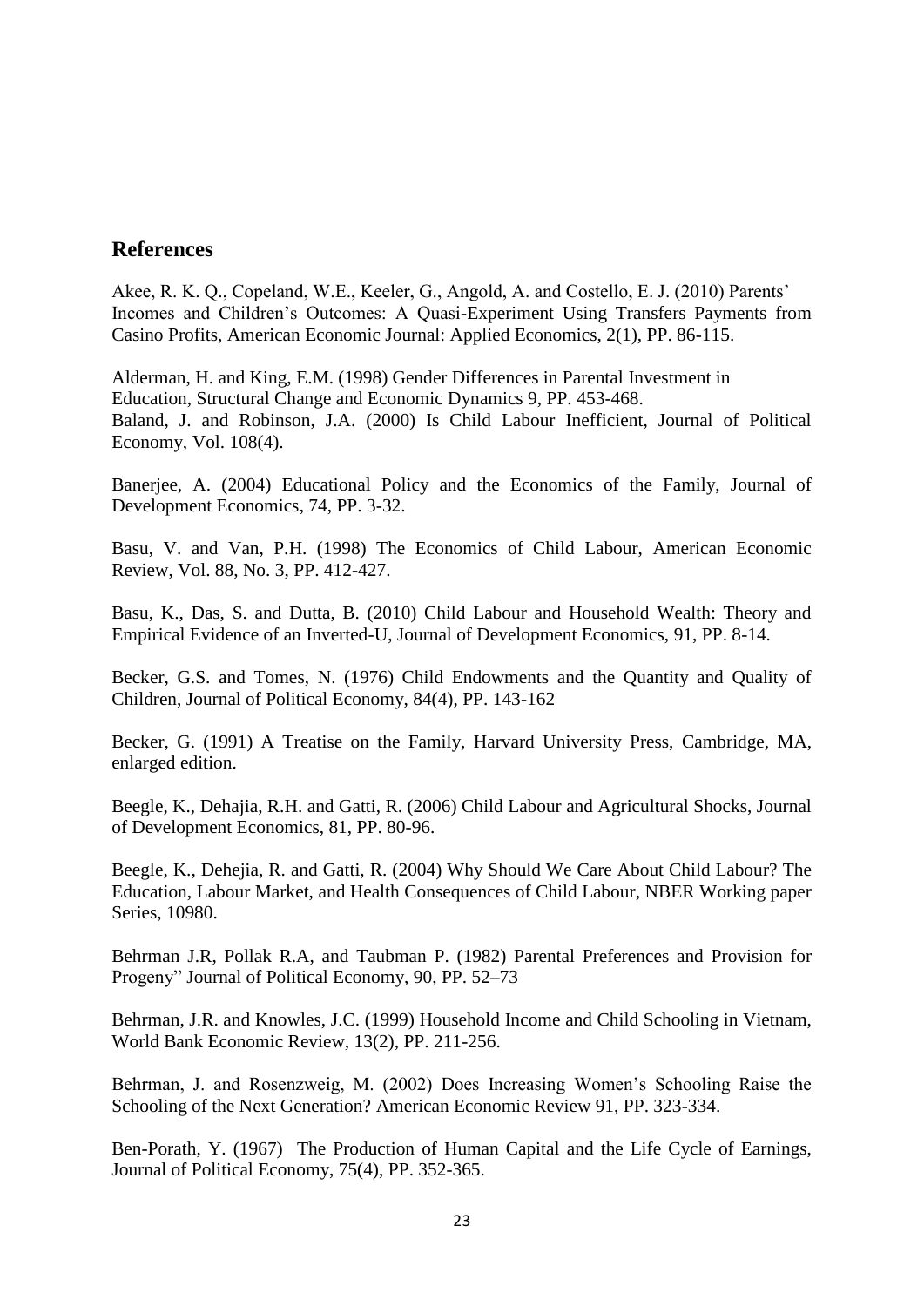Bhalotra, S. (2001) Parental Altruism, University of Bristol working paper, Bristol, U.K.

Bhalotra, S. and Heady, C. (2003) Child Farm Labour: The Wealth Paradox, World Bank Economic Review, 17(2), PP.197-227.

Bhalotra, S. (2004) [Early Childhood Investments in Human Capital: Parental Resources and](http://ideas.repec.org/p/bri/uobdis/04-562.html)  [Preferences,](http://ideas.repec.org/p/bri/uobdis/04-562.html) [Bristol Economics Discussion Papers](http://ideas.repec.org/s/bri/uobdis.html) 04/562, Department of Economics, University of Bristol, UK

[Björkman-Nyqvist,](http://www.sciencedirect.com/science/article/pii/S0304387813001120) M. (2013) Income Shocks and Gender Gaps in Education: Evidence from Uganda, Journal of Development Economics, 105, PP. 237-253 Black, D., McKinnish, T. and Sanders, S., (2005) The Economic Impact of the Coal Boom and Bust, Economic Journal, 115, PP. 444-471.

Black, S., Devereux, P., and Salvanes, K.G. (2005) Why the Apples Doesn't Fall Far: Understanding Intergenerational transmission of Human Capital, American Economic Review 95, PP. 437-449

Blanden, J. and Gregg, P. (2004) Family Income and Educational Attainment: A Review of Approaches and Evidence for the UK, Discussion Paper, 04/101, University of Bristol.

Boozer, M. and T. Suri (2001) Child Labour and Schooling Decisions in Ghana, manuscript, Yale University.

Bowles, S. and Gintis, H. (2002) The Inheritance of Inequality, Journal of Economic Perspective, 16(3), PP. 3-10.

Chevalier, A., Harmon, C., O'Sullivan, V. and Walker, A. (2013) The Impact of Parental Income and Education on the Schooling of their Children, IZA Journal of Labour Economics, 2(8).

Cochrane, J. (1991) A simple Test of Consumption Insurance, Journal of Political Economy, 99, PP. 957-976.

Corcoran, M., Gordon, R., Laren, D., and Solon, G., (1992) The Association Between Men's Economic Status and their Family and Community Origins, Journal of Human Resources, 27, PP. 575-601.

Deb, P. and Rosati, F. (2002) Determinants of Child Labour and School Attendance: The Role of Household Unobservables, Understanding Children's Work Working Paper

Duflo, E. (2003) Grandmothers and Granddaughters : Old-Age Pensions and Intrahousehold Allocation in South Africa, World Bank Economic Review, 17(1), PP. 1-25.

Dumas, C. (2012) Does Work Impede Child Learning? The Case of Senegal, Economic Development and Cultural Change, Vol. 60(4), PP. 773-793.

Dumas, C. (2007) Why do Parents make their Children Work? A test of the Poverty Hypothesis in Rural areas of Burkina Faso, Oxford Economic Papers, 59, PP. 301-329.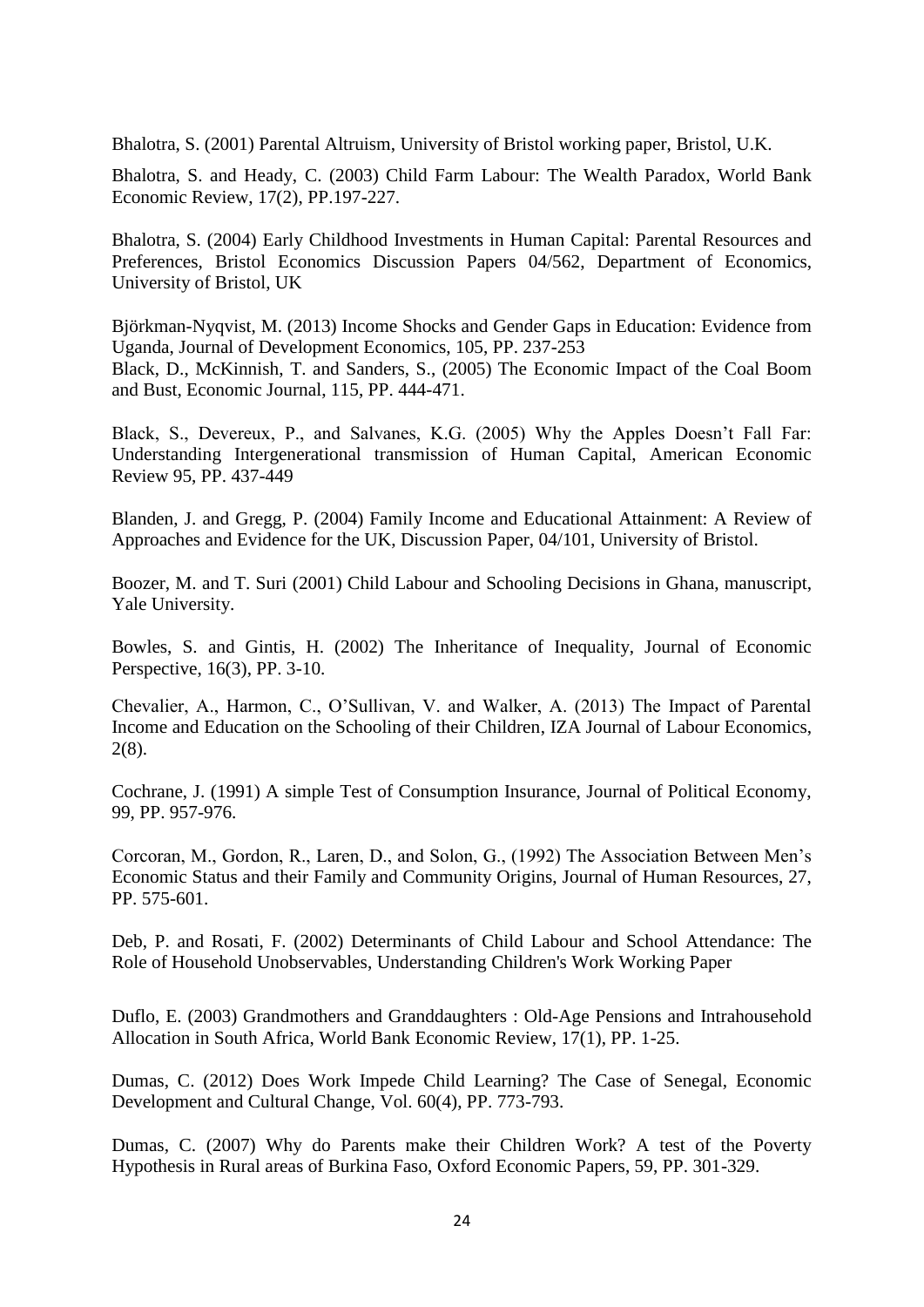Duryea, S. (2003) School Attendance, Child Labour and Local Labour Market Fluctuations in Urban Brazil, World Development, Vol. 3(7), PP. 1165-1178.

Duryea, S., Lam, D. and Levison, D. (2007) Effects of Economic Shocks on Children's Employment and Schooling in Brazil, Journal of Development Economics, 84, PP. 188-214.

Edmonds, E. (2005) Does Child Labour Decline with Improving Economic Status? Journal of Human Resources, Vol. 40(1), PP. 77-99.

Edmonds, E. (2006) Child Labour and Schooling Responses to Anticipated Income in South Africa, Journal of Development Economics, 81, PP. 386-414.

Edmonds, E. and Pavcnik, N. (2005) The Effects of Trade Liberalisation on Child Labour, Journal of International Economics, 65, PP. 401-419.

Edmonds, E.V., Pavcnik, N. and Topalova, P. (2011) Trade adjustment and human capital investments: Evidence from Indian tariff reform. American Economic Journal: Applied Economics 2 (4), PP. 42-75

Emerson, P. and Souza, A. (2003) Is there a Child Labour Trap? Intergeneration Persistence of Child Labour in Brazil, Economic Development and Cultural Change, 51(2), PP. 375-398. Ennew, J. (1982) Family Structure, Unemployment and Child Labour in Jamaica, Development and Change, PP. 551-563.

Fasa, C. (2003) Health Benefits of Eliminating Child Labour, Geneva: International Labour Office Publication.

Funkhouser, E. (1999) Cyclical Economic Conditions and School Attendance in Costa Rica, Economics of Education Review, 18, PP. 31-50.

Grootaert, C. and Kanbur, R. (1995) Child Labour: An Economic Perspective, International Labour review, 134(2), PP. 187-203.

Heady, C. (2003) The Effect of Child Labour on Learning Achievement, World Development, 31, PP. 385–398.

Hill, M.S. and Duncan, G.J. (1987) Parental Family Income and the Socioeconomic Attainment of Children, Social Science Research 16, PP. 39-73

International Labour Organisation.<http://www.ilo.org/public/english/child/index.htm>

Jacobson, L., LaLonde, R., and Sullivan, D. (1993) Earning Losses of Displaced Workers, American Economic Review, 83, PP. 685-709.

Jacoby, H. G. and Emmanuel, S. (1997) Risk, Financial Markets, and Human Capital in a Developing country, Review of Economic Studies 64 (3), PP. 311–335

Jensen, P. and Nielsen, H.S. (1997) Child Labour or School Attendance? Journal of Population Economics, 10(4), PP. 407-424.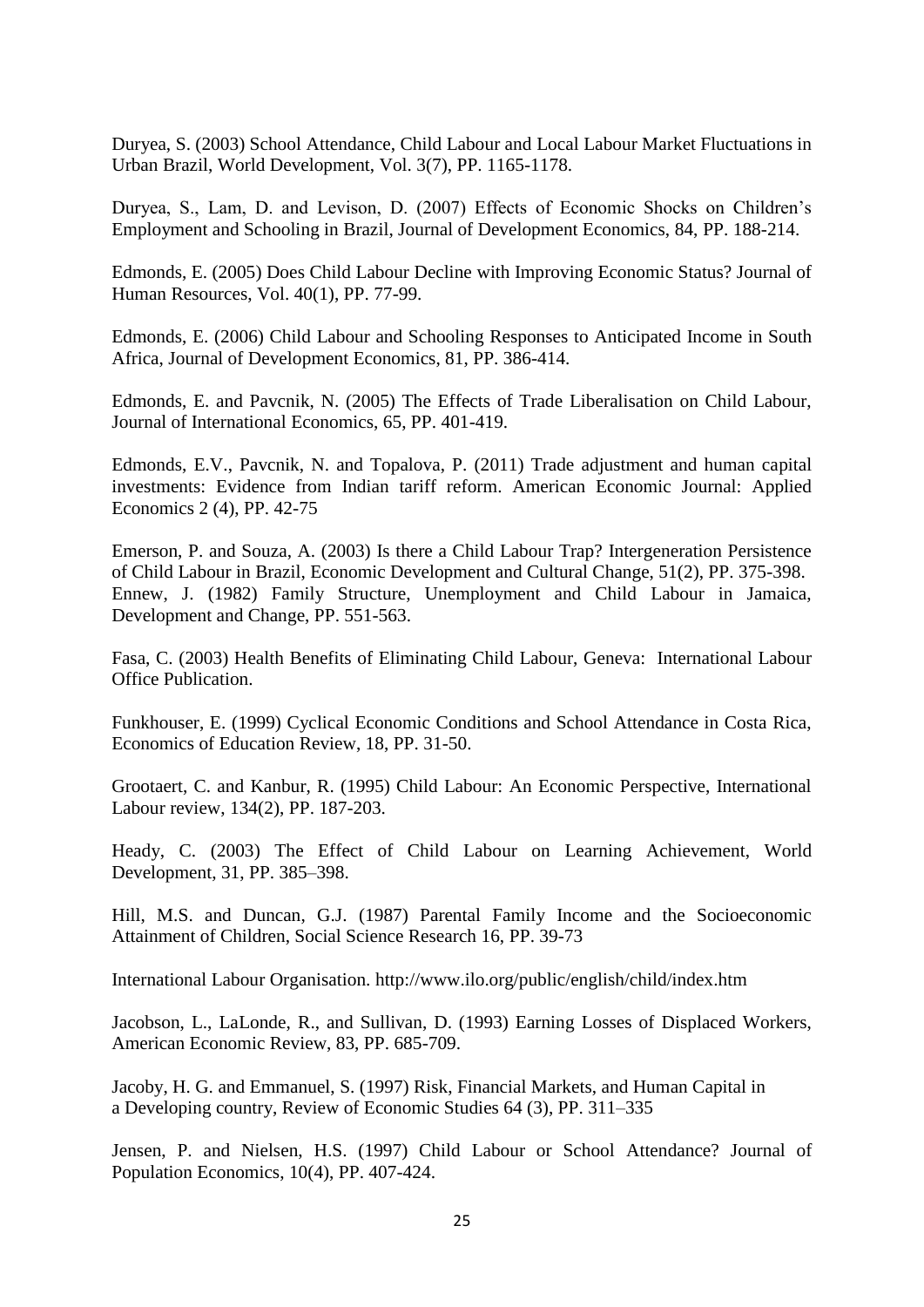Krishna, P and Mitra, D. (1998) Trade Liberalisation, Market Discipline and Productivity Growth: New Evidence from India, 56(2), PP. 447-462

Kruger, D. (2004) Child Labour and Schooling during a Coffee Sector Boom: Nicaragua 1993 – 1998", in: Trabajo Infantil: Teoría y Evidencia desde Latinoamerica, Luis F. Lopez Calva, ed., Mexico, D.F., Fondo de Cultura Económica de México, Mexico (2006).

Kumar, U. and Mishra, P. (2008) Trade Liberalisation and Wage Inequality: Evidence from India, Review of Development Economics, 12(2), PP. 291-311.

Loury, G.C. (1981) Intergenerational Transfers of Training and the Distribution of Earning, Econometrica, Vol. 49, No. 4, PP. 843-869

Manser, M. and Brown, M. (1980) Marriage and Household Decision-Making: A Bargaining Analysis, International Economic Review, 21(4), PP. 31-44.

Maurin, E. (2002) The Impact of Parental Income on Early Schooling Transitions: A Re-Examination Using Data over Three Generations, Journal of Public Economics, 85(3), PP. 155-189.

Mayer, S.E. (1997) What Money Can't Buy: Family income and Children's Life Chances, Cambridge: Harvard University Press.

McElroy, M.B. and Horney, M.J. (1981) Nash-Bargained Household Decisions: Towards a Generalisation of the theory of Demand, International Economic Review, 22(2), PP. 333-349

Oreopoulos, P., Page, M.E., Stevens, A.H. (2008) The Intergenerational Effects of Worker Displacement, Journal of Labour Economics, 26, PP. 455-483.

Pasqua, S. (2005) Gender Bias in Parental Investments in Children's Education: A Theoretical Analysis, Review of Economics of the Household, 3 (3), PP. 291-314

Patrinos, H.A. and Psacharopoulos, G. (1997) Family Size, Schooling and Child Labour in Peru, An Empirical Analysis, Journal of Population Economics, 10(4), PP.387-406.

Plug, E. (2003) Schooling, Family Background and Adoption: Is it Nature or is it Nurture? Journal of Political Economy, 111, PP. 611-641.

Psacharopoulos, G. (1997) Child Labour versus Educational Attainment: Some Evidence from Latin America, Journal of Population Economics, 10(4), PP. 377-386.

Rammohan, A. (2000) The Interaction of Child-Labour and Schooling in Developing Countries: A Theoretical Perspectives, Journal of Economic Development, Vol. 25(4), and PP. 85-99.

Ranjan, P. (1999) An economic analysis of child labour, Economics Letters, 64, PP. 99–105.

Ranjan, P. (2001) Credit Constraints and the Phenomenon of Child Labour, Journal of Development Economics, 64(1), PP. 81-102.